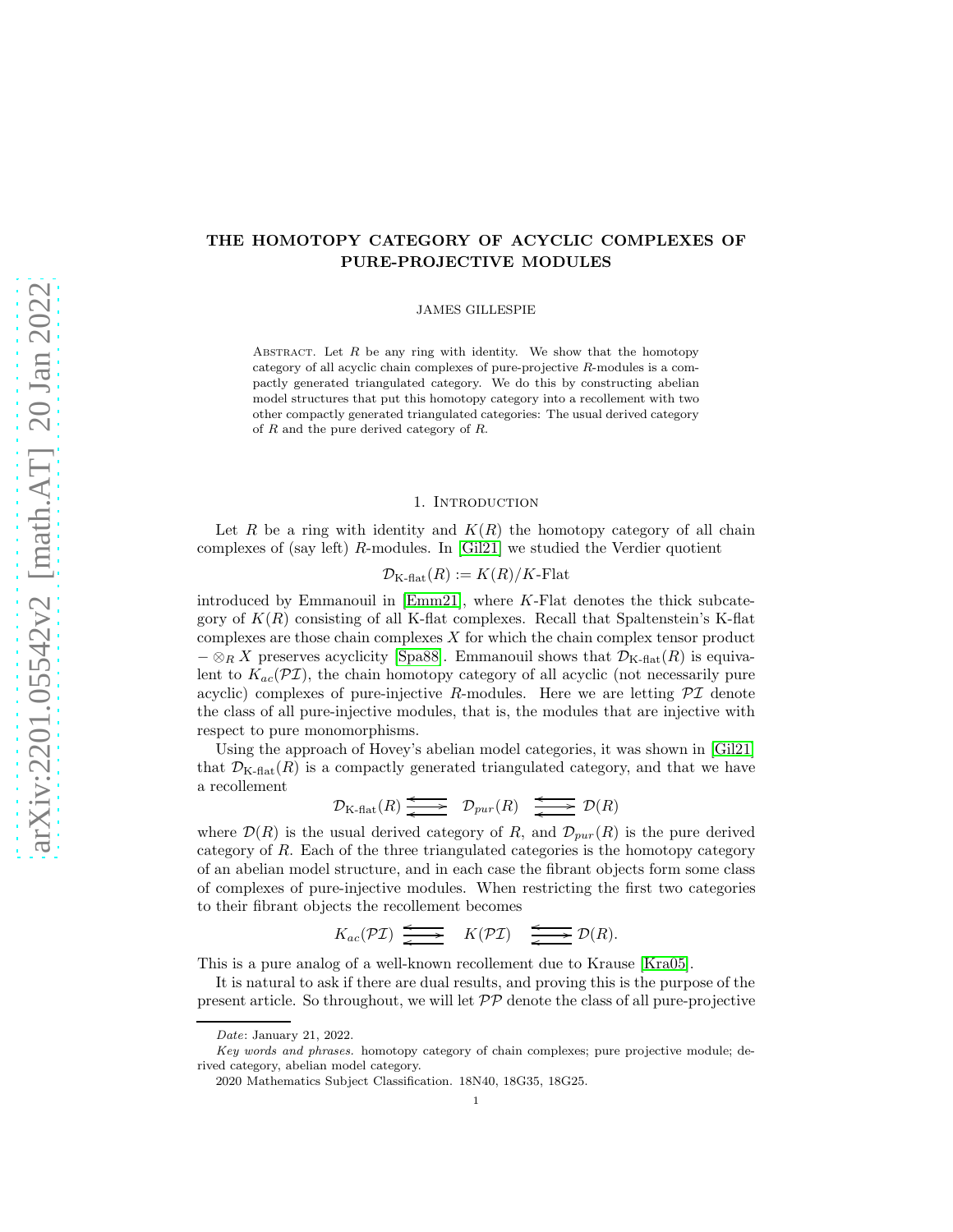R-modules. These are precisely the modules that are direct summands (retracts) of direct sums of finitely presented modules. Our goal is to show that  $K_{ac}(\mathcal{PP})$ , the chain homotopy category of all acyclic chain complexes of pure-projectives, is compactly generated, and fits into a recollement analogous to the one above.

In Theorem [4.1](#page-8-0) we provide a general method for constructing abelian model structures on chain complexes, having certain complexes of pure-projectives as their cofibrant objects. By Hovey's correspondence these model structures are equivalent to "pure-projective" model structures on the exact category  $Ch(R)_{pur}$  — This is the category of chain complexes but along with the proper class of short exact sequences that are *pure exact in each degree*. We apply Theorem [4.1](#page-8-0) throughout the paper to construct three abelian model structures which induce the recollement we seek. Below we describe these three constructions in more detail. To do so, we note first that given any R-module  $M$ , we let  $S<sup>n</sup>(M)$  denote the chain complex consisting only of  $M$  in degree  $n$  and 0 elsewhere.

- (1) In Sections [3](#page-4-0) and [4](#page-7-0) we take a different approach to reestablish some results that are due to Krause, Stovicek, and Emmanouil (see [Kra12, [Sto15,](#page-17-1) [Emm16,](#page-16-2) [Emm19\]](#page-16-3)). Our proofs are different though, making use of some techniques from [\[BGH14,](#page-16-4) App. A]. We let  $dwPP$  denote the class of all complexes that are *degreewise* pure-projective. That is,  $P \in dw\widetilde{PP}$  just means  $P$  is a chain complex of pure-projective modules. On the other hand, we let  $\mathcal{A}_{pur}$  denote the class of all pure acyclic complexes. Generalizing techniques from [\[BGH14,](#page-16-4) App. A], we give a hands on direct proof that  $(dwPP, A_{pur})$  is a complete cotorsion pair in the exact category  $Ch(R)_{pur}$ , by showing it to be cogenerated by the set of all bounded above complexes of finitely presented modules; see Theorem [3.3.](#page-6-0) It follows that this cotorsion pair is in fact cogenerated by the set  $\{S^n(M_i)\}\$  where this set ranges through all integers  $n$  and all finitely presented modules  $M_i$ . This gives us a finitely generated (and monoidal) abelain model structure on chain complexes whose homotopy category is  $\mathcal{D}_{pur}(R)$ , the pure derived category of R. See Corollary [4.2.](#page-10-0)
- (2) In Section [5](#page-11-0) we turn to acyclic complexes of pure-projectives. We let  $exP\widetilde{P}$ denote the class of all acyclic complexes of pure-projective R-modules (just *exact* in the usual sense, not pure exact). We let  $V = e^{\alpha} \widetilde{P} \widetilde{P}$  denote the right  $\text{Ext}^1$ -orthogonal of  $e\widetilde{xp}$  with respect to the exact structure  $Ch(R)_{pur}$ . Again using techniques from [\[BGH14,](#page-16-4) App. A], we show directly that  $(ex\widetilde{\mathcal{PP}}, \mathcal{V})$  is a complete cotorsion pair in the exact category  $\text{Ch}(R)_{\text{pur}}$ , by showing it to be cogenerated by a set. See Theorem [5.2.](#page-12-0) We will see that the class V determines a thick subcategory of  $K(R)$ , and Corollary [5.3](#page-12-1) says that  $(ex\widetilde{\mathcal{PP}}, \mathcal{V})$  determines an abelian model structure on chain complexes whose homotopy category coincides with the Verdier quotient  $K(R)/V$ . Moreover,  $K(R)/V \cong K_{ac}(\mathcal{PP})$ , the chain homotopy category of all acyclic complexes of pure-projective modules. It follows that  $K(R)/V \cong K_{ac}(\mathcal{PP})$  is a well-generated triangulated category. But as we explain below, by the end of the paper we will show it to in fact be a compactly generated category.

Note that the class  $V$  is a dual to the class of all K-flat complexes, but we do not provide a further study of the complexes in  $V$ . Emmanouil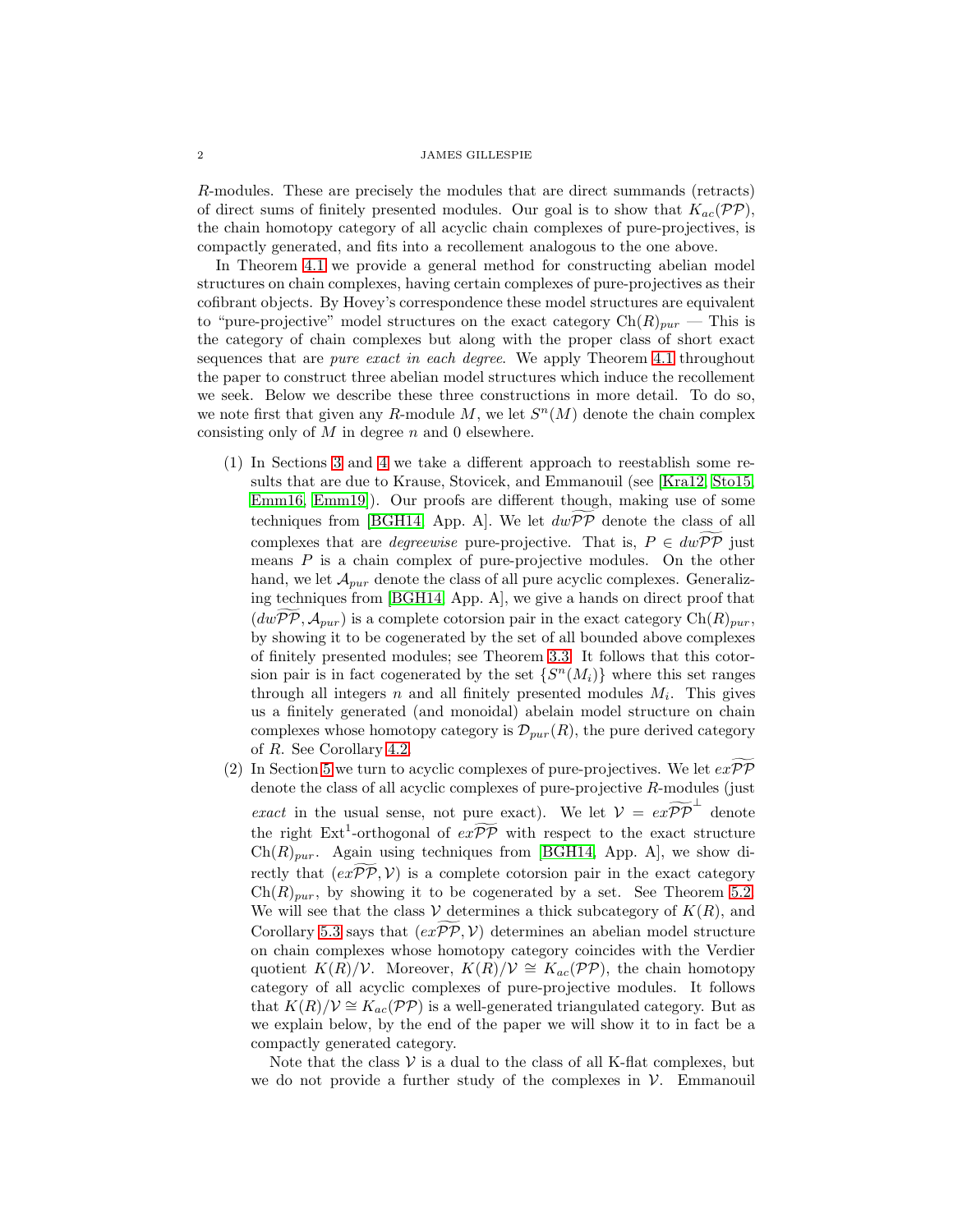and Kaperonis will provide an in depth look at the complexes in the class V, which they call *K-absolutely pure*. Indeed they are dual to the K-flat complexes in many ways that will convince the reader in their forthcoming preprint [\[EK22\]](#page-16-5).

Our work here also implies (see Theorem [6.7\)](#page-15-0) that  $\mathcal{D}(R)$ , the usual derived category of R, is equivalent to the chain homotopy category of all K-absolutely pure complexes with pure-projective components.

(3) In Section [6](#page-13-0) we construct a "pure-projective" variant of the standard projective model structure for  $\mathcal{D}(R)$ . Recall that  $\{S^n(R)\}$  cogenerates the standard projective model structure on  $\mathrm{Ch}(R)$ , where the cofibrant objects are the so-called DG-projective complexes. (See [\[Hov02,](#page-16-6) Example 3.3].) However, if you let  $\{S^n(R)\}$  cogenerate a complete cotorsion pair with respect to the exact category  $\text{Ch}(R)_{pur}$ , then the result is an equivalent model structure whose cofibrant objects are what we call *DG-pure-projective*. These are chain complexes  $P$  for which each  $P_n$  is a pure-projective  $R$ -module and for which any chain map  $P \to E$ , to any exact complex E, is null homotopic. The main results about this model structure are stated in Corollary [6.4.](#page-14-0)

The three model structures described in (1), (2) and (3) are interrelated in a simple way. In particular, let  $\mathcal E$  denote the class of all acyclic chain complexes. This is the class of trivial objects in the DG-pure-projective model structure above in (3). The classes of cofibrant objects in (1) and (2) satisfy  $dw\widetilde{\mathcal{PP}} \cap \mathcal{E} = ex\widetilde{\mathcal{PP}}$ , and so the following desired result is deduced by applying the main result of [\[Gil16b\]](#page-16-7).

Theorem 1.1 (See Theorem [6.5\)](#page-14-1). *We have a recollement of triangulated categories*

$$
K(R)/\mathcal{V} \xrightarrow{\longleftarrow} \mathcal{D}_{pur}(R) \xrightarrow{\longleftarrow} \mathcal{D}(R)
$$

*which when restricting the first two categories to cofibrant objects becomes*

$$
K_{ac}(\mathcal{PP}) \xrightarrow{\longleftarrow} K(\mathcal{PP}) \xrightarrow{\longleftarrow} \mathcal{D}(R).
$$

*In particular, the Verdier quotient*  $K(R)/V \cong K_{ac}(PP)$  *must be compactly generated.*

Although the current impetus for this work has been the recent papers [\[Emm21\]](#page-16-1) and [\[Gil21\]](#page-16-0), we note that the pure derived category has been studied from various perspectives by many authors; in particular we are aware of [CH02, Kra12, [Gil16a,](#page-16-8) [Sto15,](#page-17-1) [Emm16\]](#page-16-2). Our work also relates to seminal work on the homotopy category of projective modules, first studied in [\[Jør05,](#page-16-9) [Nee08\]](#page-17-2), and from the model category point of view in [\[BGH14,](#page-16-4) [Bec14\]](#page-16-10). We note too that Holm and Jørgensen were able to prove the compact generation, back in [\[HJ07\]](#page-16-11), of several interesting homotopy categories of chain complexes. In fact they showed in [\[HJ07,](#page-16-11) §6 Item (3)] that  $K(\mathcal{PP})$  is compactly generated whenever the ring R has finite (left) pure global dimension.

# 2. Preliminaries

Throughout the paper,  $R$  denotes a ring with identity,  $R$ -Mod the category of left R-modules, and  $Ch(R)$  the category of chain complexes of left R-modules. We denote the opposite ring of R by  $R^{\circ}$ , and so may write  $R^{\circ}$ -Mod to denote the category of right R-modules, and similar for  $Ch(R<sup>o</sup>)$ . Our convention is that the differentials of our chain complexes lower degree, so  $\cdots \rightarrow X_{n+1} \xrightarrow{d_{n+1}} X_n \xrightarrow{d_n}$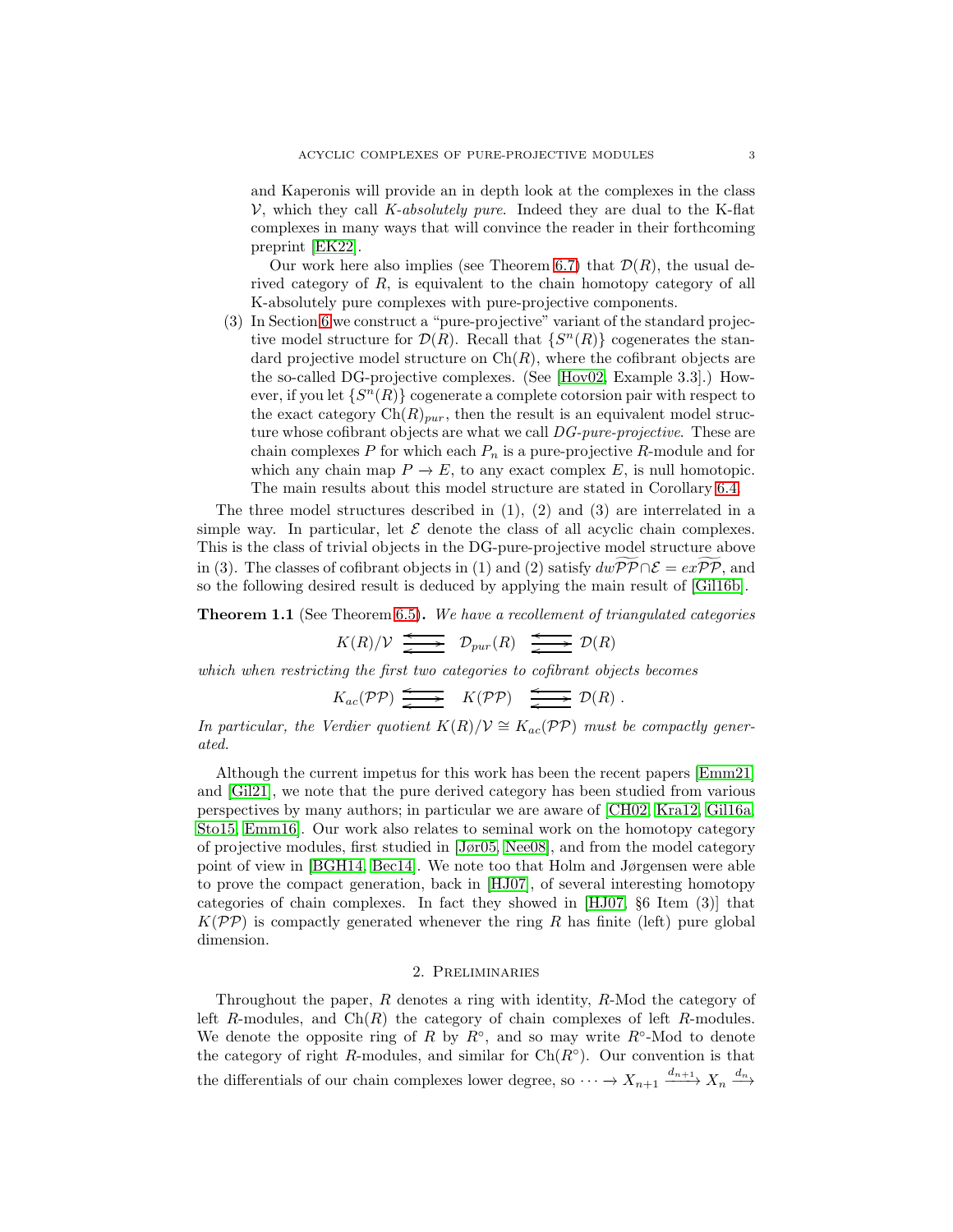$X_{n-1} \to \cdots$  is a chain complex. The  $n^{th}$  *cycle module* is the module  $Z_n X := \text{ker } d_n$ and the  $n^{th}$  *boundary module* is the module  $B_n X := \text{Im } d_{n+1}$ . The  $n^{th}$  *homology module* is defined to be  $H_n X := Z_n X / B_n X$ . A complex E is said to *acyclic*, or *exact* (we use these terms interchangably), if  $H_nE = 0$  for each n.

Given a chain complex X, the  $n^{th}$  *suspension of* X, denoted  $\Sigma^{n} X$ , is the complex given by  $(\Sigma^n X)_k = X_{k-n}$  and  $(d_{\Sigma^n X})_k = (-1)^n d_{k-n}$ . For a given R-module M, we denote the *n-disk on* M by  $D^n(M)$ . This is the complex consisting only of  $M \xrightarrow{1_M} M$  concentrated in degrees n and  $n-1$ , and 0 elsewhere. We denote the *n*-sphere on M by  $S<sup>n</sup>(M)$ , and this is the complex consisting only of M in degree n and 0 elsewhere.

The chain homotopy category of R is denoted  $K(R)$ . Recall that its objects are also chain complexes but its morphisms are chain homotopy classes of chain maps.

Given two chain complexes  $X, Y \in \text{Ch}(R)$ , the total Hom chain complex will be denoted by  $Hom(X, Y)$ . It is the complex of abelian groups

$$
\cdots \to \prod_{k \in \mathbb{Z}} \text{Hom}_R(X_k, Y_{k+n}) \xrightarrow{\delta_n} \prod_{k \in \mathbb{Z}} \text{Hom}_R(X_k, Y_{k+n-1}) \to \cdots,
$$

where  $(\delta_n f)_k = d_{k+n} f_k - (-1)^n f_{k-1} d_k$ . Its homology satisfies  $H_n[Hom(X, Y)] =$  $K(R)(X,\Sigma^{-n}Y).$ 

We recall too the usual tensor product of chain complexes. Given  $X \in \text{Ch}(R^{\circ})$ and  $Y \in \text{Ch}(R)$ , their tensor product  $X \otimes_R Y$  is defined by

$$
(X\otimes_R Y)_n = \bigoplus_{i+j=n} (X_i \otimes_R Y_j)
$$

in degree n. The boundary map  $\delta_n$  is defined on the generators by the formula  $\delta_n(x \otimes y) = dx \otimes y + (-1)^{|x|}x \otimes dy$ , where |x| is the degree of the element x.

Since this paper is considering chain complexes of modules over a ring, the reader may find the books [\[GR99,](#page-16-12) [CFH\]](#page-16-13) to be helpful references.

2.1. Cotorsion pairs and abelian model structures. Besides chain complexes, this paper heavily uses standard facts about *cotorsion pairs* and *abelian model categories*. Standard references for cotorsion pairs include [\[EJ00\]](#page-16-14) and [\[GT06\]](#page-16-15) and the connection to abelian model categories can be found in [\[Hov02\]](#page-16-6), [Gil11], and [\[Gil16d\]](#page-16-16). Basic language associated to *exact categories*, in the sense of Quillen, from  $\lbrack \text{Qui73} \rbrack$ ,  $\lbrack \text{Kel90} \rbrack$ , and  $\lbrack \text{Büh10} \rbrack$  will also be used. It may help the reader to know that, because of [\[Gil16a,](#page-16-8) Appendix B], an exact structure (in the sense of Quillen) on an abelian category is the same thing as a proper class of short exact sequences (in the sense of Mac Lane). So on abelian categories, such as  $Ch(R)$ , there is no difference between an exact model structure in the sense of [Gil11] and an abelian model structure compatible with a proper class of short exact sequences as in [\[Hov02\]](#page-16-6).

<span id="page-3-0"></span>2.2. Pure exact structures. Here we recall some language and notation that was used in  $|G_i|$ . We will be considering the category R-Mod of (left) R-modules along with the class  $\mathcal{P}ur$  of pure exact sequences. This gives us an exact structure  $(R\text{-Mod}, \mathcal{P}ur)$  which we will denote by  $R\text{-Mod}_{pur}$ . We let A denote the class of all R-modules and  $\mathcal{PI}$  denote the class of all pure-injective R-modules. We have a complete cotorsion pair  $(A, \mathcal{PI})$  in R-Mod<sub>pur</sub>. On the other hand, we let  $\mathcal{PP}$ denote the class of all pure-projective R-modules. These are characterized as the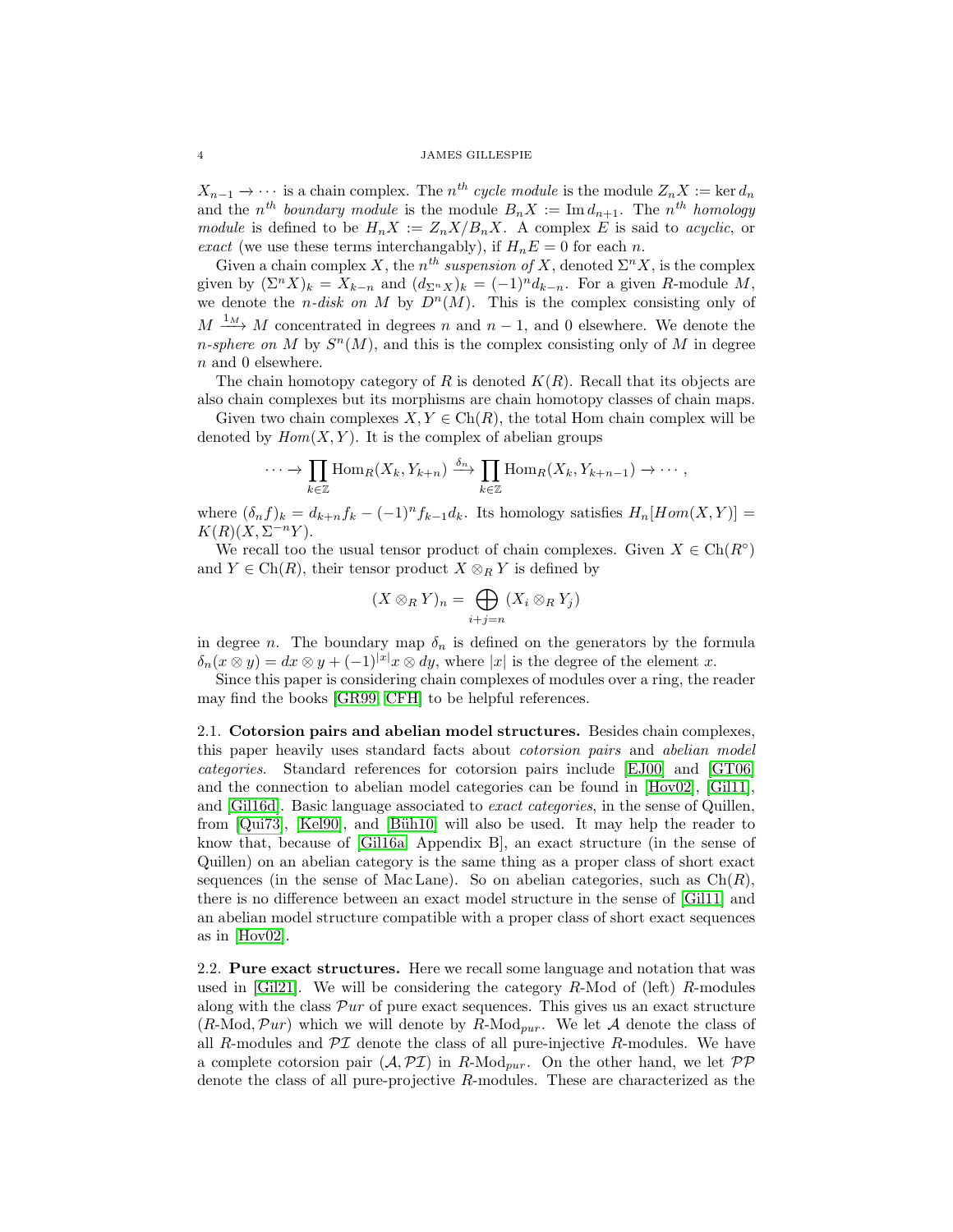modules that are direct summands of direct sums of finitely presented modules.  $(\mathcal{PP}, \mathcal{A})$  is also a complete cotorsion pair in  $R\text{-Mod}_{pur}$ .

The exact structure R-Mod<sub>pur</sub> lifts to an exact structure on  $\text{Ch}(R)$ , the category of chain complexes. We let  $\text{Ch}(R)_{pur}$  denote this exact category whose short exact sequences are pure exact sequences of R-modules in each degree. We will denote the associated Yoneda Ext group of all (equivalence classes of) degreewise pure short exact sequences by  $\text{Ext}^1_{pur}(X, Y)$ .

The following proposition tells us that we can use  $\text{Ext}^1_{pur}$  to construct complete cotorsion pairs in  $\text{Ch}(R)_{pur}$  by the usual method of cogenerating by a set. To state it, let  $\{M_i\}$  be a set of representatives of all the isomorphism classes of finitely presented R-modules. This is a generating set for the exact category  $R\text{-Mod}_{pur}$ . By taking all their n-disks  $(n \in \mathbb{Z})$ , this lifts to a set  $\{D^n(M_i)\}\)$ , which is a set of generators for the exact category  $\text{Ch}(R)_{pur}$ .

<span id="page-4-1"></span>Proposition 2.1. *Let* S *be any set (not a proper class) of chain complexes. Then*  $($ <sup> $\perp$ </sup> $(S^{\perp}), S^{\perp})$  *is a functorially complete cotorsion pair with respect to the degreewise pure exact structure*  $\text{Ch}(R)_{pur}$ . Moreover, the class  $\perp(S^{\perp})$  consists precisely of *direct summands (retracts) of transfinite degreewise pure extensions of complexes in*  $S \cup \{D^n(M_i)\}.$ 

*Proof.* This is a special instance of [\[Gil16a,](#page-16-8) Prop. 5.4] and the "Remark 2" that follows it. (However, the quoted proposition's statement and proof are sloppy there. First, Prop. 5.4 (2) of op. cit. should say  $S \cup \{G_i\}$ , which translates for us here to be  $\mathcal{S} \cup \{D^n(M_i)\}.$  Second, the functors denoted by G-Ext $_{\text{Ch}(\mathcal{G})}^1$  in the first paragraph of that proof should really be denoted  $G$ - $Ext_G^1$ , as in the paragraph before Lemma 4.2 of op. cit.) The category  $Ch(\mathcal{G})_G$  in Remark 2 of op. cit. is discussed in Section 4.1 of op. cit. and yields  $\text{Ch}(R)_{pur}$  when the set of generators  ${G<sub>i</sub>}$  is a representative set of all finitely presented R-modules, which we have done above by taking  $\{G_i\} = \{M_i\}.$ 

# 3. Complexes of pure-projectives

<span id="page-4-0"></span>Recall that we are letting  $\mathcal{PP}$  denote the class of all pure-projective R-modules. Throughout the paper, and especially throughout this section, we let  $dw\widetilde{PP}$  denote the class of all complexes that are *degreewise* pure-projective. That is,  $P \in dw \widetilde{PP}$ just means P is a chain complex of pure-projective modules. We let  $\mathcal{A}_{pur}$  denote the class of all pure acyclic complexes, as in [\[Gil21,](#page-16-0) Def. 4.1]. Using techniques from [\[BGH14,](#page-16-4) Appendix A], we will give a direct proof that  $(dwPP, A_{pur})$  is a complete cotorsion pair in the exact category  $\text{Ch}(R)_{pur}$ .

<span id="page-4-2"></span>Lemma 3.1. *Let* F *be a bounded above complex of finitely presented modules. Then any chain map*  $f : F \to Y$  *with*  $Y \in \mathcal{A}_{pur}$  *is null homotopic. In other words, Hom*(*F,Y*) *is acyclic, or equivalently,*  $\text{Ext}^1_{pur}(F, Y) = 0$  *for all*  $Y \in \mathcal{A}_{pur}$ .

*Proof.* Assume we are given any chain map  $f : F \to Y$  with  $Y \in \mathcal{A}_{pur}$ . We will show it is null homotopic by constructing a chain homotopy  $s_n : F_n \to Y_{n+1}$  with  $ds_n + s_{n-1}d = f_n$ , by downwards induction on n. Since F is bounded above, we can take  $s_n = 0$  for large n to begin the induction. So we suppose that  $s_i$  has been defined for  $i \ge n$  and that  $d_{n+2}s_{n+1} + s_n d_{n+1} = f_{n+1}$ .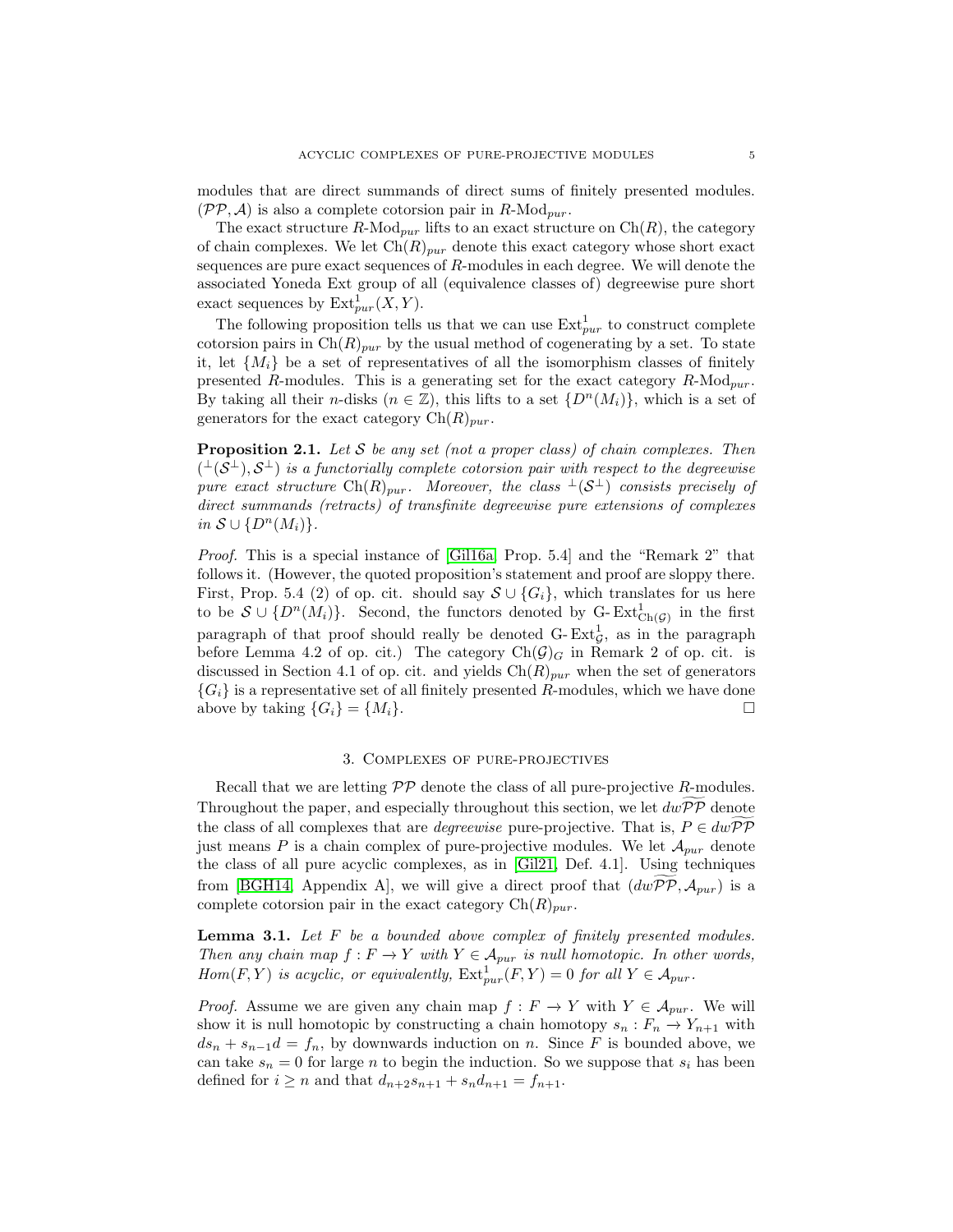We first modify  $s_n$  to a new map  $\tilde{s}_n$  so that this identity still holds, and also construct a map  $s_{n-1}$  such that  $d_{n+1}\tilde{s}_n + s_{n-1}d_n = f_n$ . Note first that

$$
(f_n - ds_n)d = d(f_{n+1} - s_n d) = d^2 s_{n+1} = 0,
$$

so there is an induced map  $g_n : F_n/B_n F \to Y_n$ , such that the composite  $F_n \xrightarrow{\pi_n}$  $F_n/B_nF \xrightarrow{g_n} Y_n$  equals  $f_n - d_{n+1}s_n$ . Now consider the bounded complex X of finitely presented modules

$$
\cdots \to 0 \to F_n/B_nF \xrightarrow{\bar{d}_n} F_{n-1} \xrightarrow{\pi_{n-1}} F_{n-1}/B_{n-1}F \to 0 \to \cdots
$$

where degree n is  $X_n = F_n/B_nF$ . There is a chain map  $g: X \to Y$  that is  $g_n$  in degree  $n, f_{n-1}$  in degree  $n-1$ , and  $f_{n-2}\bar{d}_{n-1}$  in degree  $n-2$ . It is easy to show that *any* chain map from a bounded complex of finitely presented modules to a pure acyclic complex must be null homotopic. (See [\[BGH14,](#page-16-4) Lemma A.4] for a short proof.) In particular, g is null homotopic. This gives us maps  $s'_n : F_n/B_n F \to Y_{n+1}$ and  $s_{n-1}: F_{n-1} \to Y_n$  such that  $d_{n+1} s'_n + s_{n-1} \bar{d}_n = g_n$ . Composing with  $F_n \xrightarrow{\pi_n}$  $F_n/B_nF$  this becomes

$$
d_{n+1}(s'_n \pi_n) + s_{n-1} d_n = f_n - d_{n+1} s_n
$$

and so then setting  $\tilde{s}_n = s_n + s'_n \pi_n$  we see the required equation

$$
d_{n+1}(s_n + s'_n \pi_n) + s_{n-1} d_n = f_n.
$$

Moreover, with  $\tilde{s}_n = s_n + s'_n \pi_n$  substituted for  $s_n$ , we see that the original identity

$$
d_{n+2}s_{n+1} + (s_n + s'_n \pi_n)d_{n+1} = f_{n+1}
$$

still holds because  $s'_n \pi_n d_{n+1} = 0$ .

By an fp-free module we mean a direct sum of finitely presented modules. Note that pure-projective modules are precisely the direct summands of fp-free modules.

<span id="page-5-0"></span>Lemma 3.2. *Let* P *be a complex of pure-projective* R*-modules. Then* P *is a direct summand of a chain complex* F *of fp-free modules. That is, each component*  $F_n$  *is fp-free. Furthermore, if* P *is acyclic then* F *too can be taken to be acyclic.*

*Proof.* Recall Eilenberg's swindle (Corollary 2.7 of [\[Lam99\]](#page-17-3)) allows one to construct, for any projective module P a free module F such that  $P \oplus F \cong F$ . The same trick allows one to construct, for any pure-projective module  $P$  an fp-free module  $F$  such that  $P \oplus F \cong F$ . So given any complex of pure-projectives P, we can find for each  $P_n$ an fp-free  $F_n$  such that  $P_n \oplus F_n \cong F_n$ . Then  $P \oplus (\bigoplus_{n \in \mathbb{Z}} D^n(F_n))$  is a complex of fpfree modules. Indeed in degree *n* the complex equals  $P_n \oplus F_n \oplus F_{n+1} \cong F_n \oplus F_{n+1}$ which is fp-free. Of course P is a direct summand of  $P \oplus (\bigoplus_{n \in \mathbb{Z}} D^n(F_n))$  by construction and also  $P \oplus (\bigoplus_{n \in \mathbb{Z}} D^n(F_n))$  is acyclic whenever P is acyclic.

In the following we reach our goal: Using the techniques from [\[BGH14,](#page-16-4) Appendix A] to show that  $(dwPP, A_{pur})$  is a complete cotorsion pair in the exact category  $\text{Ch}(R)_{pur}$ . We show here that it is cogenerated by the class of all bounded above complexes of finitely presented modules, which of course is skeletally small. In fact, it is cogenerated by the set  $\{S^n(M_i)\}\$ of all spheres on finitely generated modules  $M_i$ .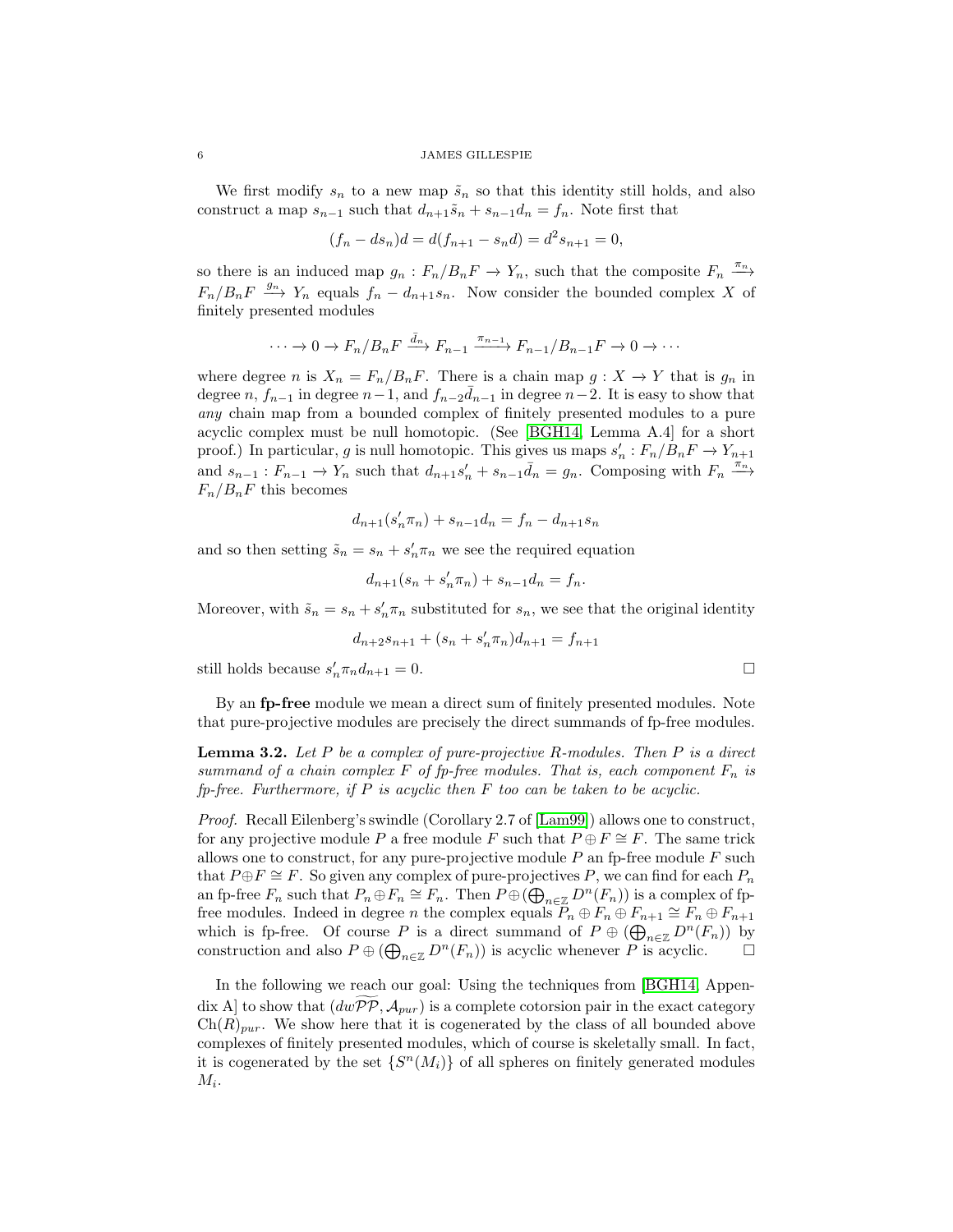<span id="page-6-0"></span>**Theorem 3.3.**  $(dwPP, A_{pur})$  *is a complete cotorsion pair in the exact category*  $\text{Ch}(R)_{pur}$ . It is cogenerated by the collection of all bounded above complexes of *finitely presented modules.*

*In fact, the cotorsion pair is cogenerated by the set*  $\mathcal{T} = \{ S^n(M_i) \}$  *where*  $\{ M_i \}$  *is any representative set of all the isomorphism classes of finitely presented* R*-modules. It follows that any chain complex of pure-projective modules is a direct summand of a transfinite degreewise split extension of*  $\mathcal{T} \cup \{D^n(M_i)\}.$ 

*Proof.* Let S be a set of representatives for all the isomorphism classes of bounded above complexes of finitely presented modules. We let  $\mathcal T$  be as described, and note that  $\mathcal{T} \cup \{D^n(M_i)\} \subseteq \mathcal{S}$ . By Propostion [2.1,](#page-4-1) the sets S and T each cogenerate functorially complete cotorsion pairs  $($ <sup>⊥</sup> $(S^{\perp}), S^{\perp})$  and  $($ <sup>⊥</sup> $($  $\mathcal{T}^{\perp}), \mathcal{T}^{\perp})$ , in the exact category Ch $(R)_{pur}$ . Moreover, the class  $\perp(S^{\perp})$  (resp.  $\perp(\mathcal{T}^{\perp})$ ) consists precisely of direct summands of transfinite degreewise pure extensions of complexes in  $\mathcal{S}$  (resp.  $\mathcal{T} \cup \{D^n(M_i)\}\)$ . We will show that

$$
({}^{\perp}(\mathcal{S}^{\perp}),\mathcal{S}^{\perp})=({}^{\perp}(\mathcal{T}^{\perp}),\mathcal{T}^{\perp})=(dw\widetilde{\mathcal{PP}},\mathcal{A}_{pur}).
$$

First we will show  $S^{\perp} = \mathcal{T}^{\perp} = \mathcal{A}_{pur}$ . We start by noting  $\mathcal{T}^{\perp} = \mathcal{A}_{pur}$ . Indeed  $X \in \mathcal{T}^{\perp}$  if and only if for all integers n, and all the finitely presented modules  $M_i$ , we have

$$
0 = \text{Ext}^1_{pur}(S^n(M_i), X) = \text{Ext}^1_{dw}(S^n(M_i), X) \cong H_{n-1} \text{Hom}_R(M_i, X).
$$

This means  $X \in \mathcal{T}^{\perp}$  if and only if each  $\text{Hom}_R(M_i, X)$  is acyclic which means that X is a pure acyclic. So  $\mathcal{T}^{\perp} = \mathcal{A}_{pur}$ . Next, since  $\mathcal{T} \subseteq \mathcal{S}$ , we get  $\mathcal{S}^{\perp} \subseteq \mathcal{T}^{\perp}$ . So  $S^{\perp} \subseteq A_{pur}$ . On the other hand, we have  $A_{pur} \subseteq S^{\perp}$ , by Lemma [3.1.](#page-4-2) So we have shown  $S^{\perp} = A_{pur}$  too.

It follows that  $({}^{\perp}(\mathcal{S}^{\perp}), \mathcal{S}^{\perp}) = ({}^{\perp}(\mathcal{T}^{\perp}), \mathcal{T}^{\perp}) = ({}^{\perp}A_{pur}, A_{pur})$ . To complete the proof, it is enough to show  $\perp(\mathcal{S}^{\perp}) = dw \overline{\mathcal{PP}}$ . The containment  $\perp(\mathcal{S}^{\perp}) \subseteq dw \overline{\mathcal{PP}}$ follows from the containment  $S \subseteq dw \widetilde{P} \widetilde{P}$  and the fact that  $dw \widetilde{P} \widetilde{P}$  is closed under direct summands and transfinite degreewise pure extensions. One way to see this is to observe that since  $\mathcal{PP}$  is the left hand side of a cotorsion pair in  $R\text{-Mod}_{pur}$ , the class PP must be closed under direct summands and under transfinite pure extensions.

To show  $dwPP \subseteq {}^{\perp}(\mathcal{S}^{\perp})$ , we will show that every  $P \in dwPP$  is a direct summand of a transfinite degreewise pure extension of complexes in  $S$ . By Lemma [3.2](#page-5-0) we only need to show that any complex  $F$  of fp-free modules (again this means that each  $F_n$  is a direct sum of finitely presented modules) is a transfinite degreewise pure extension of bounded above complexes of finitely presented modules. But this can be done by imitating the argument in [\[BGH14,](#page-16-4) Theorem A.3]. Let us give the argument for the readers convenience.

So let F be a complex of fp-free modules and write each  $F_n = \bigoplus_{i \in I_n} M_i$  for some collection  $\{M_i\}_{i\in I_n}$  of finitely presented modules. Assuming F is nonzero we can find a nonzero  $F_n$  and we take one nonzero summand  $M_j$  for some  $j \in I_n$ . We start to build a bounded above subcomplex  $X \subseteq F$  by setting  $X_n = M_j$  and setting  $X_i = 0$  for all  $i > n$ . Now note  $d(M_j) \subseteq \bigoplus_{i \in I_{n-1}} M_i$  and that we can find a *finite* subset  $L_{n-1}^0 \subseteq I_{n-1}$  such that  $d(M_j) \subseteq \bigoplus_{i \in L_{n-1}^0} M_i$ . We set  $X_{n-1} = \bigoplus_{i \in L_{n-1}^0} M_i$ . We can continue down in the same way finding  $L_{n-2}^0 \subseteq I_{n-2}$  with  $|L_{n-2}^0|$  finite and with  $d(\bigoplus_{i\in L_{n-1}^0}M_i)\subseteq \bigoplus_{i\in L_{n-2}^0}M_i$ . In this way we continue to get a subcomplex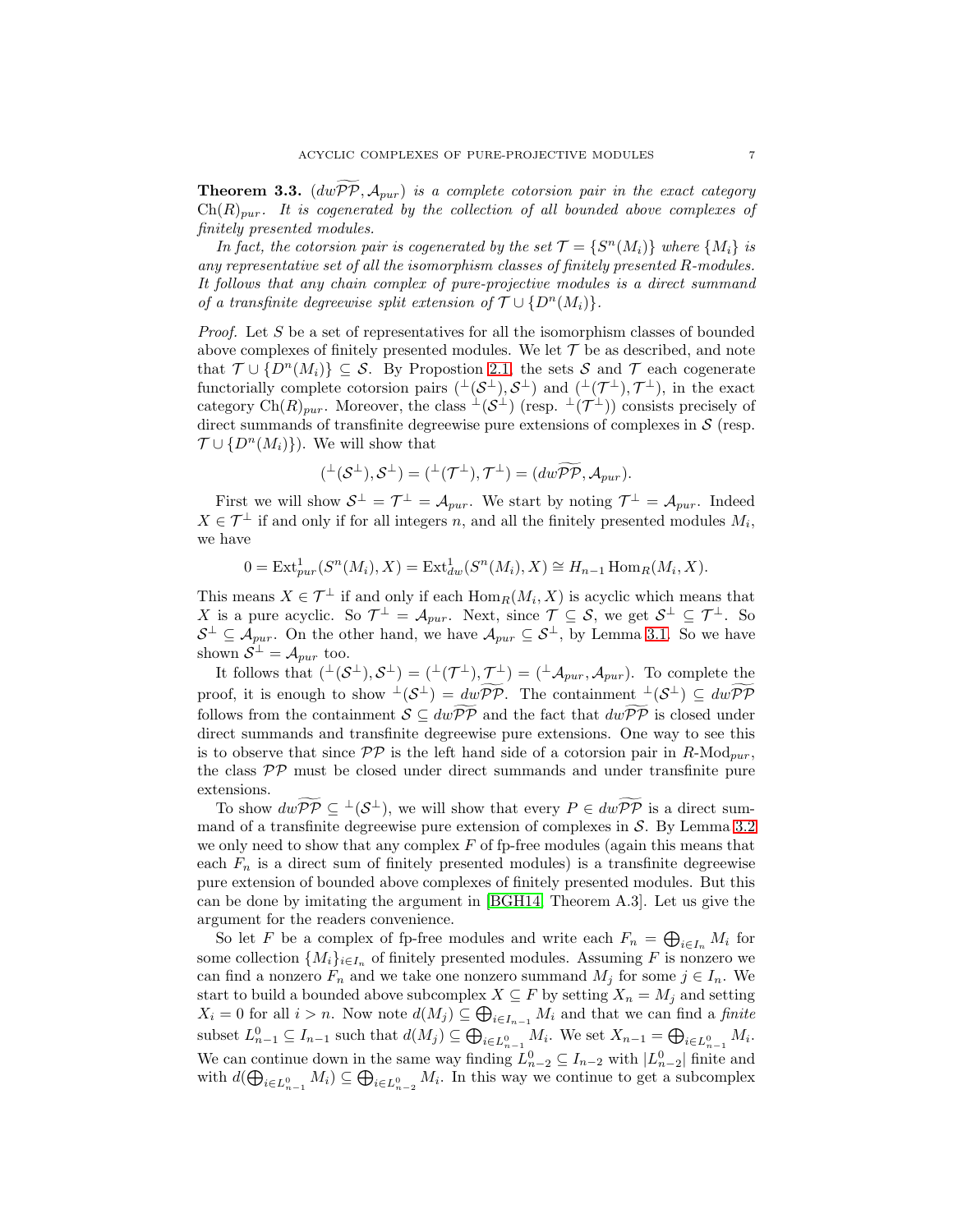of X:

$$
X^{0} = \cdots \to 0 \to M_{j} \to \bigoplus_{i \in L_{n-1}^{0}} M_{i} \to \bigoplus_{i \in L_{n-2}^{0}} M_{i} \to \cdots
$$

Since finitely presented modules are closed under finite direct sums, the complex  $X<sup>0</sup>$  is a nonzero bounded above complex of finitely presented modules.

Note that  $F/X^0$  is fg-free in each degree, and assuming it is nonzero we can in turn find another nonzero subcomplex  $X^1/X^0 \subseteq F/X^0$  with  $X^1/X^0$  a bounded above complex of finitely presented modules and with its quotient

$$
(F/X^0)/(X^1/X^0) \cong F/X^1
$$

a complex of fp-free modules. Note that we can identify these quotients, in particular  $F/X^0$  and  $F/X^1$ , with complexes whose degree n entry is  $\bigoplus_{i\in I_n-L_n^0} M_i$ (resp.  $\bigoplus_{i\in I_n-L_n^1} M_i$ ) and in doing so we may continue to find an increasing union  $0 \neq X^0 \subseteq X^1 \subseteq X^2 \subseteq \cdots$  of degreewise split extensions corresponding to a nested union of subsets  $L_n^0 \subseteq L_n^1 \subseteq L_n^2 \subseteq \cdots$  for each n. Assuming this process doesn't terminate at a finite step, we set  $X^{\omega} = \bigcup_{\alpha < \omega} X^{\alpha}$  and note that  $X_n^{\omega} = \bigoplus_{i \in L_n^{\omega}} M_i$ where  $L_n^{\omega} = \cup_{\alpha < \omega} L_n^{\alpha}$ . So still,  $X^{\omega}$  and  $F/X^{\omega}$  are complexes of fp-free modules. Therefore we can continue this process with  $F/X^{\omega}$  to obtain  $X^{\omega+1}$  with all the properties we desire. Using this process we can obtain an ordinal  $\lambda$  and a continuous union  $F = \bigcup_{\alpha < \lambda} X^{\alpha}$  of degreewise split extensions with each  $X_{\alpha}, X_{\alpha+1}/X_{\alpha}$  a complex of fp-frees and with  $X_0$  and each  $X_{\alpha+1}/X_{\alpha}$  a bounded above complex of finitely presented modules. Therefore we have shown  $dwPP \subseteq \perp(S^{\perp})$ .

This completes the proof that  $({}^{\perp}(\mathcal{S}^{\perp}), \mathcal{S}^{\perp}) = ({}^{\perp}(\mathcal{T}^{\perp}), \mathcal{T}^{\perp}) = (dw\mathcal{PP}, \mathcal{A}_{pur})$  is a (functorially) complete cotorsion pair in the exact category  $\text{Ch}(R)_{pur}$ .

It follows from Proposition [2.1](#page-4-1) that any chain complex of pure-projective modules is a direct summand of a transfinite degreewise pure extension of the set  $\mathcal{T} \cup$  ${D^n(M_i)}$ . But all complexes is  $\mathcal{T} \cup {D^n(M_i)}$  have pure-projective components, so any such extension must actually be a degreewise *split* extension.

<span id="page-7-1"></span>Corollary 3.4 (Stovicek [\[Sto15\]](#page-17-1)). *Any pure acyclic complex of pure-projective* R*modules is contractible.*

*Proof.*  $Y \in \mathcal{A}_{pur}$  if and only if for all  $P \in dw\widetilde{PP}$  we have

$$
\operatorname{Ext}^1_{pur}(P, \Sigma^n Y) = \operatorname{Ext}^1_{dw}(P, \Sigma^n Y) = 0.
$$

By a well-known fact, for example see [\[Gil04,](#page-16-18) Lemma 2.1], this is equivalent to the statement that  $Hom(P, Y)$  is acyclic for all  $P \in dw \widetilde{P} \widetilde{P}$ . So now if  $X \in dw \widetilde{P} \widetilde{P} \cap A_{pur}$ then it follows that  $Hom(X, X)$  is acyclic. It means all chain maps  $X \to X$  are null homotopic, and so X is contractible.  $\square$ 

# <span id="page-7-0"></span>4. Complexes of pure-projectives and abelian model structures

Let  $\mathcal S$  be any set (not just a proper class) of chain complexes of pure-projective modules, and closed under suspensions. We set  $\mathcal{V}_{\mathcal{S}} := \mathcal{S}^{\perp}$ , where this  $Ext^1$ orthogonal is understood to be taken in the exact category  $\text{Ch}(R)_{pur}$  of Section [2.2.](#page-3-0) Finally, set  $\mathcal{C}_{\mathcal{S}} := {}^{\perp} \mathcal{V}_{\mathcal{S}}$ , again in  $Ch(R)_{pur}$ . The point of this section is to prove the following theorem which will be a tool applied, not just to the cotorsion pair

$$
(\mathcal{C}_{\mathcal{T}}, \mathcal{V}_{\mathcal{T}}) = (dw\mathcal{PP}, \mathcal{A}_{pur})
$$

of Theorem [3.3,](#page-6-0) but throughout the paper.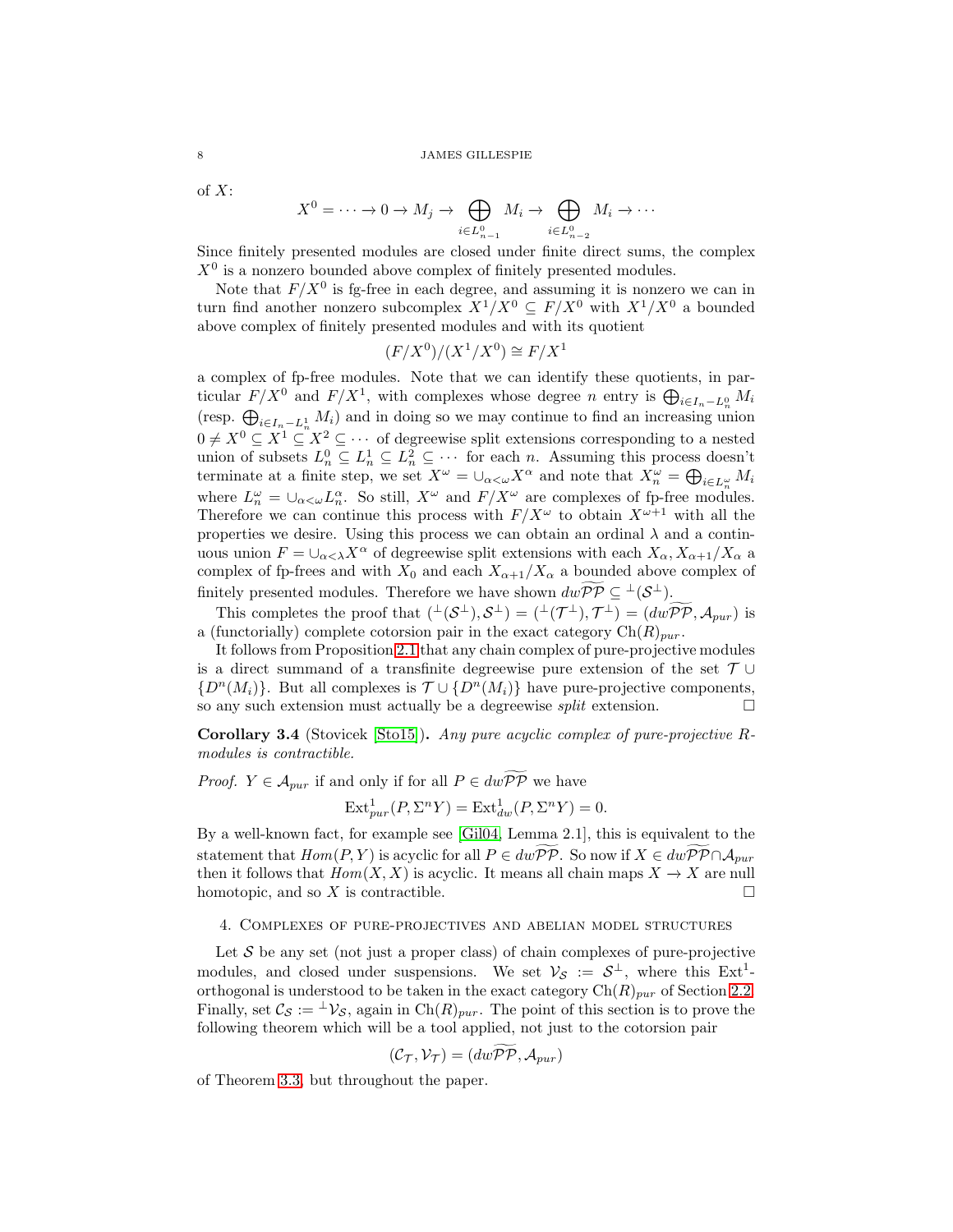<span id="page-8-0"></span>**Theorem 4.1.**  $(\mathcal{C}_{\mathcal{S}}, \mathcal{V}_{\mathcal{S}})$  *is a projective cotorsion pair in the exact category*  $\mathrm{Ch}(R)_{pur}$ . *By this we mean that the triple*  $\mathfrak{M} = (\mathcal{C}_{\mathcal{S}}, \mathcal{V}_{\mathcal{S}}, All)$  *is an abelian (equivalently, exact) model structure with respect to the degreewise pure exact structure.*

*Moreover, each of the following hold:*

- (1)  $\mathcal{C}_\mathcal{S}$  *is a suspension closed class of complexes of pure-projectives, and the thick class*  $V_S$  *is closed under suspensions and contains all contractible complexes.* A complex X is in  $\mathcal{V}_S$  if and only if  $Hom(C, X)$  is acyclic for all  $C \in \mathcal{C}_{\mathcal{S}}$  *(or just all*  $C \in \mathcal{S}$ *). Equivalently, any chain map*  $C \to X$  *is null homotopic whenever*  $C \in \mathcal{C}_{S}$  *(or just*  $C \in \mathcal{S}$ *).*
- (2) If  $f : X \to Y$  *is a homotopy equivalence, then*  $X \in V_S$  *if and only if*  $Y \in V_{\mathcal{S}}$ *. In fact,*  $V_{\mathcal{S}}$  *is a thick subcategory of the homotopy category*  $K(R)$ *. A chain map*  $f: X \to Y$  *is a weak equivalence in*  $\mathfrak{M}$  *if and only if its cone*  $C(f) \in \mathcal{V}_{\mathcal{S}}$ *.*
- (3) *The homotopy category of*  $\mathfrak{M}$  *satisfies* Ho( $\mathfrak{M}$ )  $\cong K(R)/\mathcal{V}_{\mathcal{S}}$ *. That is,* Ho( $\mathfrak{M}$ ) *is equivalent to the Verdier quotient. The model structure shows these categories to be equivalent to*  $K(\mathcal{C}_{\mathcal{S}})$ *, where*  $K(\mathcal{C}_{\mathcal{S}})$  *is the full subcategory of*  $K(R)$  consisting of all complexes (homotopy equivalent to one) in  $\mathcal{C}_S$ .
- (4)  $\mathfrak{M}$  *is cofibrantly generated and so*  $\text{Ho}(\mathfrak{M}) = K(R)/\mathcal{V}_{\mathcal{S}}$  *is a well-generated triangulated category.*
- (5) *If each complex in* S *is a bounded complex of finitely presented modules, then* M *is finitely generated in the sense of* [\[Hov99,](#page-16-19) Section 7.4] *and so* Ho(M) *is a compactly generated triangulated category in this case.*
- (6) Assume the ring R is commutative. If  $\mathcal{C}_{\mathcal{S}}$  contains  $S^0(R)$  and is closed *under the usual tensor product of chain complexes, then* M *is a monoidal model structure with respect to the tensor product.*

*Proof.* We have at once from Proposition [2.1](#page-4-1) that

$$
({}^{\perp}(\mathcal{S}^{\perp}),\mathcal{S}^{\perp})=(\mathcal{C}_{\mathcal{S}},\mathcal{V}_{\mathcal{S}})
$$

is a functorially complete cotorsion pair with respect to the degreewise pure exact structure Ch(R)<sub>pur</sub>. Moreover, the class  $\mathcal{C}_{\mathcal{S}}$  consists precisely of direct summands (retracts) of transfinite degreewise pure extensions of complexes in  $S \cup \{D^n(M_i)\}.$ It follows that every complex  $C \in \mathcal{C}_{\mathcal{S}}$  is a complex of pure-projectives, since the class  $\mathcal{PP}$  is closed under direct summands and transfinite pure extensions.

To show that  $\mathfrak{M} = (\mathcal{C}_{\mathcal{S}}, \mathcal{V}_{\mathcal{S}}, All)$  is an abelian model structure means to show: (i)  $(C_S, V_S)$  is a complete cotorsion pair (Done!), (ii)  $(C_S \cap V_S, All)$  is a complete cotorsion pair, and (iii)  $\mathcal{V}_{\mathcal{S}}$  is a thick class. (All with repect to the exact structure  $\text{Ch}(R)_{pur}$ .) Before showing (ii) we will show  $\mathcal{V}_{\mathcal{S}}$  is thick and satisfies the properties in (1).

The class  $\mathcal{V}_{\mathcal{S}} := \mathcal{S}^{\perp}$  is closed under suspensions, since  $\mathcal{S}$  is assumed to be. We have that  $X \in V_{\mathcal{S}}$  if and only if for all  $C \in \mathcal{C}_{\mathcal{S}}$  (or just all  $C \in \mathcal{S}$ ) we have  $\text{Ext}^1_{pur}(C, \Sigma^n X) = \text{Ext}^1_{dw}(C, \Sigma^n X) = 0.$  By Lemma [\[Gil04,](#page-16-18) Lemma 2.1] this is equivalent to the statement that  $Hom(C, X)$  is acyclic for all  $C \in \mathcal{C}$  (or just all  $C \in \mathcal{S}$ ). It follows that  $V_{\mathcal{S}}$  is thick, for suppose we have a degreewise pure short exact sequence

$$
0 \to X \to Y \to Z \to 0,
$$

where two out of three of the complexes are in  $\mathcal{V}_{\mathcal{S}}$ . Now suppose  $C \in \mathcal{C}$ . Since C is a complex of pure-projectives, the resulting sequence

$$
0 \to Hom(C, X) \to Hom(C, Y) \to Hom(C, Z) \to 0
$$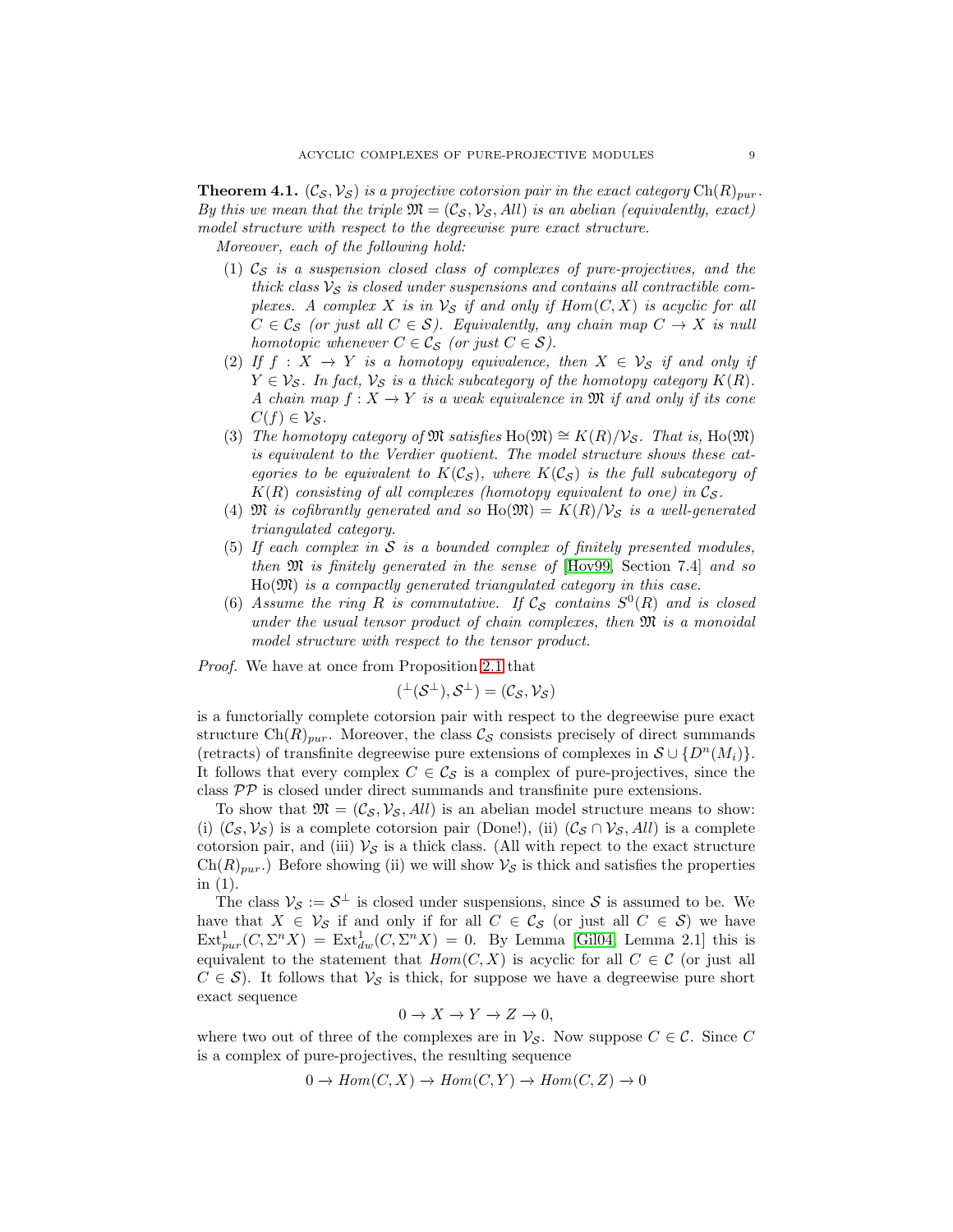is still short exact. Since two out of three of these complexes are acyclic, so is the third. Moreover,  $\mathcal{V}_{\mathcal{S}} := \mathcal{S}^{\perp}$  is closed under direct summands, so  $\mathcal{V}_{\mathcal{S}}$  is a thick class. It is also now clear that if X is contractible, then  $X \in V_{\mathcal{S}}$ .

We have shown the properties in (1) , but to obtain the model structure we still need to see why  $(C_{\mathcal{S}} \cap \mathcal{V}_{\mathcal{S}}, All)$  is a complete cotorsion pair. Note that this is equivalent to showing that  $\mathcal{C}_{\mathcal{S}} \cap \mathcal{V}_{\mathcal{S}}$  is precisely the class of projectives in the exact category Ch $(R)_{pur}$ . But note that if  $X \in \mathcal{C}_{\mathcal{S}} \cap \mathcal{V}_{\mathcal{S}}$ , then  $X \xrightarrow{1_X} X$  is null homotopic, which means  $X$  is a contractible complex with pure-projective components. It follows from [\[Gil16a,](#page-16-8) Lemma 4.5] (its the special case of when  $G = \bigoplus_i M_i$  is the direct sum of all finitely presented modules) that  $\mathcal{C}_{\mathcal{S}} \cap \mathcal{V}_{\mathcal{S}} = \mathcal{PP}$ , the class of all categorical projectives in Ch(R)<sub>pur</sub>. Moreover,  $(\widetilde{PP}, All)$  is a complete cotorsion pair cogenerated by the set  $\{D^n(M_i)\}\$  of all disks on finitely presented modules. This completes the proof that  $\mathfrak{M} = (\mathcal{C}_S, \mathcal{V}_S, All)$  is an abelian model structure with respect to  $\text{Ch}(R)_{pur}$ , and satisfies the properties in (1).

We prove (2). Let  $f : X \to Y$  be a homotopy equivalence. Then it factors as  $f = pi$  where i is a degreewise split monomorphism with contractible cokernel and p is a degreewise split epimorphism with contractible kernel. Since  $\mathcal{V}_{\mathcal{S}}$  is a thick class in  $Ch(R)_{pur}$  and contains all contractible complexes, it follows that  $X \in V_{\mathcal{S}}$  if and only if  $Y \in V_{\mathcal{S}}$ . Next, recall that a thick subcategory of  $K(R)$  is a strictly full subcategory that is closed under suspensions, mapping cones and direct summands [\[Nee01,](#page-17-4) Definitions 1.5.1 and 2.1.6]. We already know  $\mathcal{V}_{\mathcal{S}}$  is closed under suspensions and direct summands (since up to a homotopy equivalence, direct sums in  $K(R)$  agree with direct sums in  $Ch(R)$ ; for example see [\[Gil17,](#page-16-20) Lemma 2.2]). To see that  $V_{\mathcal{S}}$  is closed under taking mapping cones, recall that for any chain map  $f: X \to Y$  there is a degreewise split short exact sequence

$$
0 \to Y \to C(f) \to \Sigma X \to 0.
$$

In particular,  $C(f)$  is just an extension in  $Ch(R)_{pur}$  of Y and  $\Sigma X$ , and so  $C(f) \in V_S$ whenever  $X, Y \in \mathcal{V}_{\mathcal{S}}$ . Therefore,  $\mathcal{V}_{\mathcal{S}}$  is a thick subcategory of  $K(R)$ .

To complete the proof of (2), we must show that a chain map  $f : X \to Y$ is a weak equivalence in M if and only if its cone  $C(f) \in V_{\mathcal{S}}$ . First, we note that any cone  $C(f)$  can be constructed by pushout along the suspension sequence  $0 \to X \to \oplus D^{n+1}(X_n) \to \Sigma X \to 0$ , and  $\oplus D^{n+1}(X_n)$  is a contractible complex. Next, we recall that a degreewise pure monomorphism  $i$  is a weak equivalence in  $\mathfrak{M}$  if and only if its cokernel cok  $i \in \mathcal{V}_{\mathcal{S}}$ , by [\[Hov02,](#page-16-6) Lemma 5.8]. From the pushout construction, one can check that the cone  $C(i)$  is in  $\mathcal{V}_{\mathcal{S}}$  if and only if cok i is in  $\mathcal{V}_{\mathcal{S}}$ . A similar statement holds for any degreewise pure epimorphism  $p$ , by using [Büh10, Dual of Prop. 2.15. Now by the factorization axiom, any morphism  $f$  factors as  $f = pi$  where i is a degreewise pure monomorphism (with cokernel in  $\mathcal{C}_{\mathcal{S}}$ ) and p is a degreewise pure epimorphism with kernel ker  $p \in V_{\mathcal{S}}$ . By the 2 out of 3 axiom, we have that f is a weak equivalence if and only if  $\cot i \in V_{\mathcal{S}}$  too. By the octahedral axiom, there is an exact triangle  $C(i) \to C(f) \to C(p) \to \Sigma C(i)$  in  $K(R)$ . Since exact triangles arise from short exact sequences, two terms of the triangle are in  $\mathcal{V}_{\mathcal{S}}$ if and only if the third term is too. So since  $C(p)$ , ker  $p \in V_{\mathcal{S}}$ , we have  $C(f) \in V_{\mathcal{S}}$ if and only if  $C(i)$ ,  $\cot i \in V_{\mathcal{S}}$ , which as already noted occurs if and only if f is a weak equivalence.

For statements (3) and (4), we refer the reader to proofs of similar statements. For the Verdier localization characterization, we see a similar argument in [\[Gil21,](#page-16-0)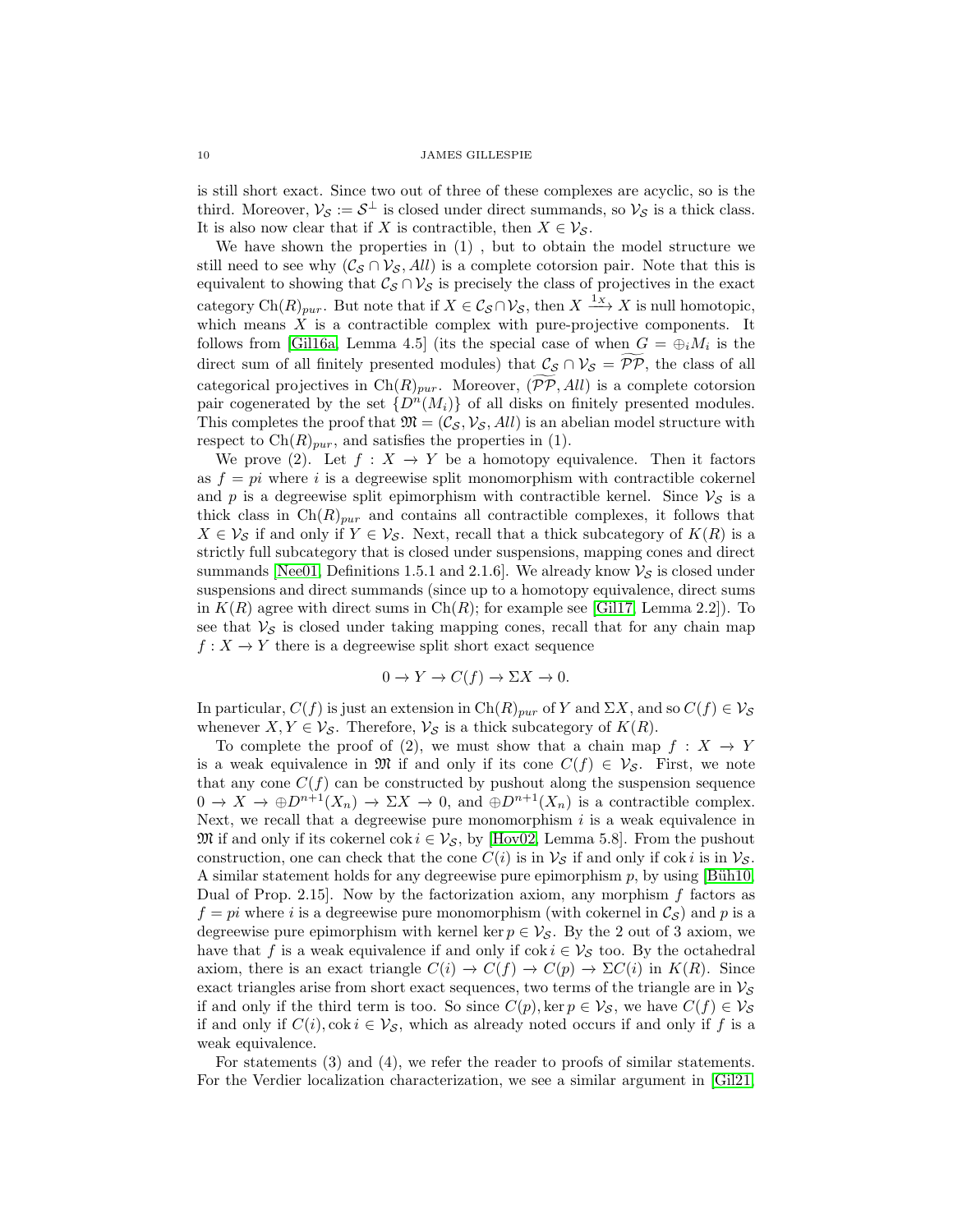Theorem 4.4]. That the model structure is cofibrantly generated and the homotopy category is equivalent to  $K(\mathcal{C}_{\mathcal{S}})$ , see the arguments in the proof of [\[Gil21,](#page-16-0) Theorem 3.9]. It follows from [Ros05] that the homotopy category is well-generated.

We prove (5). We are claiming that the model structure is finitely generated whenever  $S$  consists of bounded complexes of finitely presented modules. In this case, one can find for any  $S \in \mathcal{S}$ , a short exact sequence in  $Ch(R)_{pur}$ 

$$
0\to K_S\xrightarrow{i_S}P_S\to S\to 0
$$

where  $P_S = \bigoplus P^*(M_i)$  is a finite direct sum of disks on finitely presented modules  $M_i$ . Then  $P_S$  is a finitely generated projective object of  $\text{Ch}(R)_{pur}$  and  $K_S$  is also finitely generated, since it is bounded and each component must be finitely generated. So the domains and codomains of the maps is are *finite relative to cofibrations*, and so we have a set  $I = \{i_S\}$  of generating cofibrations, showing that the model structure is *fiitely generated* in the sense of [\[Hov99,](#page-16-19) Section 7.4]. In particular, Ho(M) is compactly generated by [\[Hov99,](#page-16-19) Corollary 7.4.4].

Finally, for  $(6)$ , assume R is a commutative ring. We claim that the model structure is monoidal with respect to the usual tensor product of chain complexes. We refer the reader to the proof of [\[Gil21,](#page-16-0) Theorem 5.1], which is similar in that it checks conditions (a), (b), (c), and (d) of [\[Hov02,](#page-16-6) Theorem 7.2] for an abelian model structure on  $\text{Ch}(R)_{pur}$ . Our hypothesis that  $\mathcal{C}_{\mathcal{S}}$  is closed under tensor products is the condition (b) and our hypothesis that  $S^0(R) \in \mathcal{C}_{\mathcal{S}}$  is the condition (d). The remaining conditions (a) and (c) are as in [\[Gil21,](#page-16-0) Theorem 5.1]. For condition  $(c)$ , we emphasize that  $X \otimes_R Y$  is always pure acyclic whenever Y is pure acyclic. So if moreover X and Y are also both in  $dw\overline{PP}$  then we will have  $X \otimes_R Y \in dw\overline{PP} \cap A_{pur}$ . By Corollary [3.4](#page-7-1) this implies  $X \otimes_R Y$  is contractible and so it is in  $\mathcal{V}_{\mathcal{S}}$ .

For our first application of Theorem [4.1](#page-8-0) we take the set  $\mathcal{T} = \{S^n(M_i)\}\)$  from Theorem [3.3.](#page-6-0) In this case,  $(\mathcal{C}_{\mathcal{T}}, \mathcal{V}_{\mathcal{T}}) = (dw\overline{\mathcal{PP}}, \mathcal{A}_{pur})$ , and we are lead to the following corollary. We note that the essentials here have already been shown in different ways by combining results of Krause [Kra12] and Stovicek in [\[Sto15\]](#page-17-1).

<span id="page-10-0"></span>**Corollary 4.2.** *The triple*  $(d\hat{\psi}P\hat{\mathcal{P}}, \mathcal{A}_{pur}, All)$  *is a abelian model structure on the exact category*  $\text{Ch}(R)_{pur}$  *and satisfies each of the following properties:* 

- (1) Its homotopy category recovers  $\mathcal{D}_{pur}(R) = K(R)/\mathcal{A}_{pur}$ , the pure derived *category of* R*, and the model structure provides a canonical equivalence*  $\mathcal{D}_{pur}(R) \cong K(\mathcal{PP})$ *, where*  $K(\mathcal{PP})$  *is the full subcategory of*  $K(R)$  *consisting of all complexes (homotopy equivalent to one) in* dwPPg*.*
- (2)  $\mathcal{D}_{pur}(R)$  *is a compactly generated triangulated category. In fact, the model structure is finitely generated in the sense of* [\[Hov99,](#page-16-19) Section 7.4]*.*
- (3) *In the case that* R *is commutative, the model structure is monoidal with respect to the usual tensor product of chain complexes.*

*Moreover, the set*  $\mathcal{T} = \{ S^n(M_i) \}$  *of Theorem [3.3](#page-6-0) is a set of compact weak genrators for*  $\mathcal{D}_{pur}(R)$ *, and the compact objects are the categorically finitely presented chain complexes.*

*Proof.* For the numbered statements, it is only left to comment as to why the model structure is monoidal, assuming  $R$  is a commutative ring. By the monoidal criteria provided in Theorem [4.1](#page-8-0) we only need to show that  $X \otimes_R Y \in dw \widetilde{P} \widetilde{P}$  whenever  $X, Y \in dw \widetilde{P} \widetilde{P}$ . To see this, we first note that the tensor product  $M \otimes_R N$  of two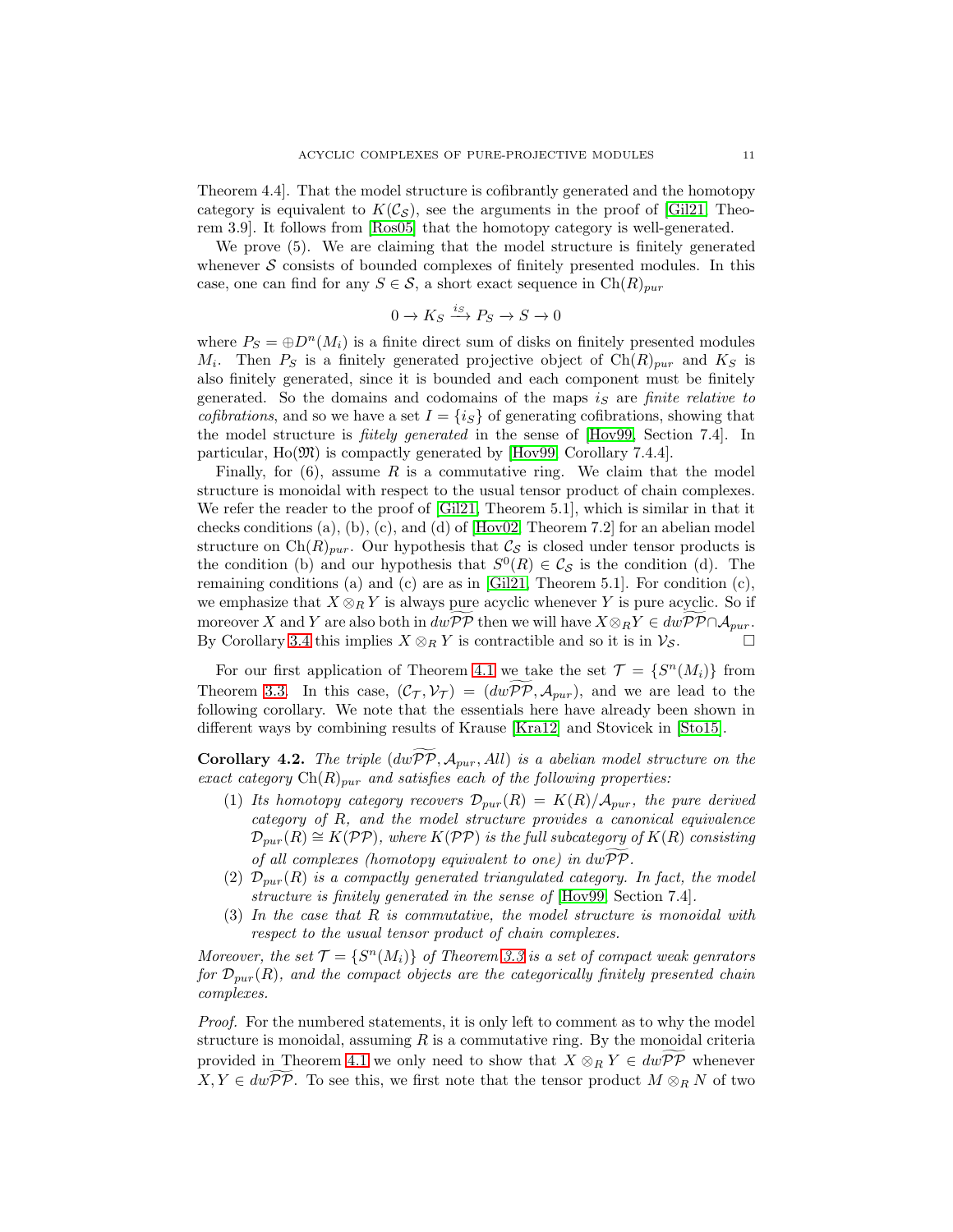R-modules is again an R-module and is finitely presented whenever  $M$  and  $N$  are both finitely presented. (For a nice proof of this, see Lemma 10.12.14 of the "Stacks Project".) Since tensor products commute with direct sums, and since the class  $PP$  of pure-projective modules is closed under direct sums and direct summands it follows that  $\mathcal{PP}$  is closed under tensor products. Thus  $dw\widetilde{PP}$  is closed under (chain complex) tensor products, as desired.

Let us prove the final statement about the compact objects. Again,  $\mathcal{T} =$  $\{S^n(M_i)\}\$  where  $\{M_i\}$  is some representative set for all the isomorphism classes of finitely presented R-modules. Theorem [3.3](#page-6-0) showed that  $\mathcal T$  cogenerates the complete cotorsion pair  $(dwPP, A_{pur})$ , in the exact category  $Ch(R)_{pur}$ . This corresponds to the fact that  $\mathcal T$  is a set of compact weak generators for  $\mathcal D_{pur}(R)$ . This is made explicit in [\[Gil16a,](#page-16-8) Remark 1, pp. 388]. From the general theory of triangulated categories, it follows that the full subcategory of all compact objects of  $\mathcal{D}_{pur}(R)$ equals the smallest thick subcategory containing  $\mathcal T$ . We see that this corresponds to the chain homotopy category of all bounded complexes of finitely presented modules. This aligns with what Krause already found in [Kra12, Corollary 4.6]. Note that by [\[GR99,](#page-16-12) Lemma 4.1.1], this says that the compact objects of  $\mathcal{D}_{pur}(R)$ correspond to the *categorically* finitely presented chain complexes.

# 5. Acyclic complexes of pure-projectives

<span id="page-11-0"></span>Throughout this section, we let  $e\widetilde{xP}P\widetilde{P}$  denote the class of all acyclic (*exact*) complexes of pure-projective R-modules. We let  $V = e^{\alpha} \widetilde{P} \widetilde{P}$  denote the right  $\text{Ext}^1$ -orthogonal of  $ex\widetilde{\mathcal{PP}}$  in  $\text{Ch}(R)_{pur}$ . We will now turn to our second application of Theorem [4.1.](#page-8-0) We will find a set  $S$  of complexes which cogenerates a complete cotorsion pair

$$
(\mathcal{C}_{\mathcal{S}},\mathcal{V}_{\mathcal{S}})=(ex\widetilde{\mathcal{PP}},\mathcal{V})
$$

in the exact category  $\text{Ch}(R)_{pur}$ . We note that V is precisely the class of *K-absolutely pure* complexes studied in [\[EK22\]](#page-16-5).

<span id="page-11-1"></span>**Proposition 5.1.** *Let*  $\kappa > max\{|R|, \omega\}$  *be a regular cardinal. Let* F *be a nonzero acyclic complex of fp-free modules. That is, each component*  $F_n = \bigoplus_{i \in I_n} M_i$  *is a direct sum of finitely presented modules* Mi*. Then* F *is a transfinite degreewise split extension (continuous union)*  $F = \bigcup_{\alpha < \lambda} Q_{\alpha}$  *where each*  $Q_{\alpha}, Q_{\alpha+1}/Q_{\alpha}$  *are also acyclic complexes of fp-free modules and such that*  $|Q_0|, |Q_{\alpha+1}/Q_{\alpha}| < \kappa$ .

*Proof.* Note that  $|M_i| < \kappa$  since each  $M_i$  is finitely presented. So to start, we can use the "Exact Covering Lemma" [\[BGH14,](#page-16-4) Lemma 7.2] to find a nonzero  $Q^0 \subseteq F$ of the form  $Q_n^0 = \bigoplus_{i \in L_n^0} M_i$  for some subcollections  $L_n^0 \subseteq I_n$  having  $|L_n^0| < \kappa$  and such that  $Q^0$  is still acyclic. Note that  $Q^0$  and  $F/Q^0$  are each also acyclic complexes of fp-free modules, and

$$
0 \to Q^0 \to F \to F/Q^0 \to 0
$$

is a degreewise split short exact sequence. In particular, this is a short exact sequence in Ch $(R)_{pur}$ . So if it happens that  $F/Q^0$  is nonzero we can in turn find another nonzero subcomplex  $Q^1/Q^0 \subseteq F/Q^0$  with  $Q^1/Q^0$  and  $(F/Q^0)/(Q^1/Q^0) \cong$  $F/Q^1$  both still acyclic complexes of fp-free modules, and with  $|Q^1/Q^0| < \kappa$ . Note that as in the proof of Theorem [3.3,](#page-6-0) we can identify these quotients, such as  $F/Q^0$ , with the complexes whose degree n entry is  $\bigoplus_{i\in I_n-L_n^0} M_i$ . By repeatedly applying the "Exact Covering Lemma" [\[BGH14,](#page-16-4) Lemma 7.2], we may continue to find an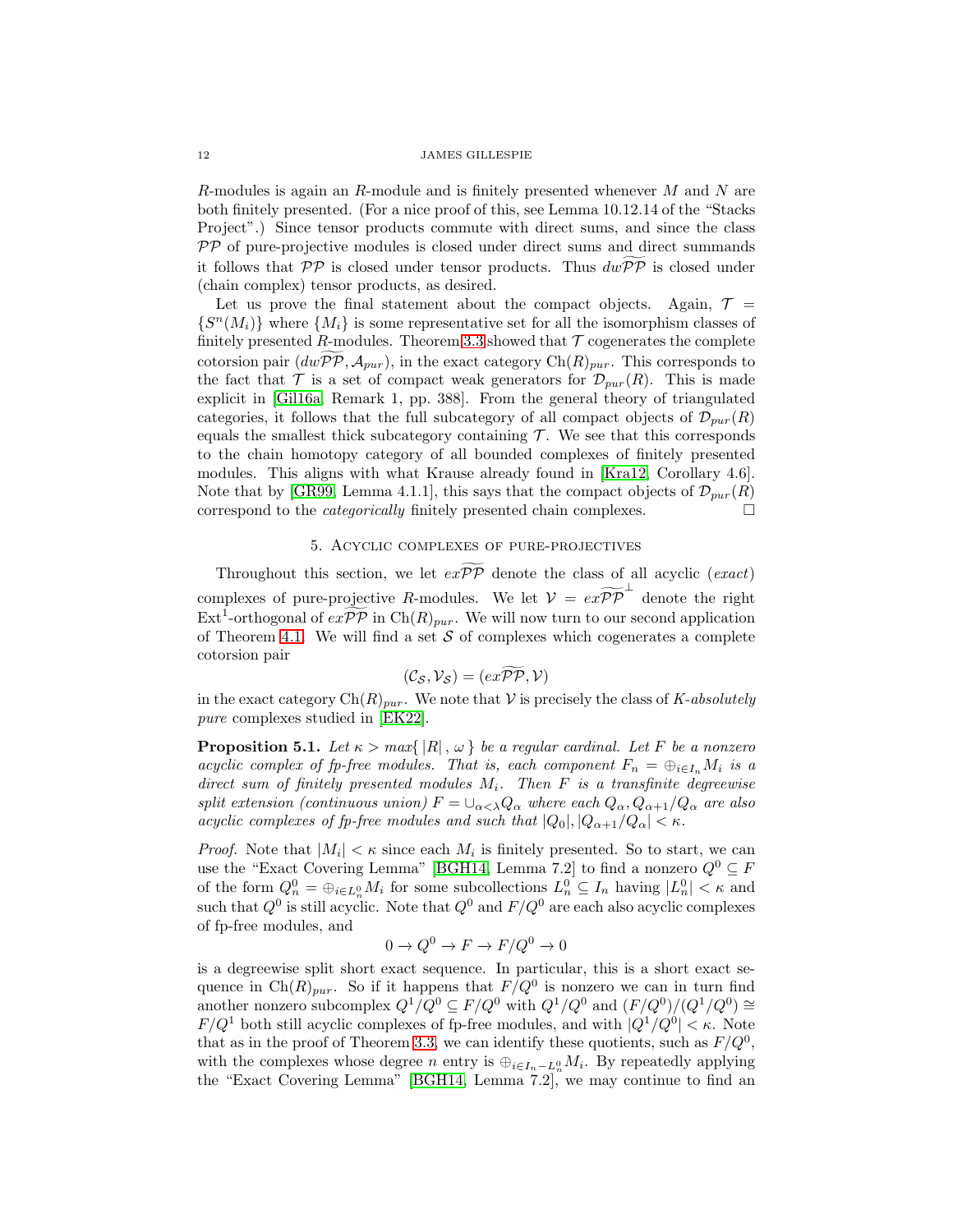increasing chain of (degreewise split) inclusions  $0 \neq Q^0 \subseteq Q^1 \subseteq Q^2 \subseteq \cdots$  corresponding to a nested union of subsets  $L_n^0 \subseteq L_n^1 \subseteq L_n^2 \subseteq \cdots$  for each n. Assuming this process doesn't terminate at a finite step, we set  $Q^{\omega} = \bigcup_{\alpha < \omega} Q^{\alpha}$  and note that  $Q_n^{\omega} = \bigoplus_{i \in L_n^{\omega}} M_i$  where  $L_n^{\omega} = \bigcup_{\alpha < \omega} L_n^{\alpha}$ . So still,  $Q^{\omega}$  and  $F/Q^{\omega}$  are complexes of fp-free modules and are acyclic since they are direct limits of acyclic complexes. Therefore we can continue this process with  $F/Q^{\omega}$  to obtain  $Q^{\omega+1}$  with all the same properties we desire. Using this process we can obtain an ordinal  $\lambda$  and a continuous union  $F = \bigcup_{\alpha < \lambda} Q^{\alpha}$  with each  $Q_{\alpha}, Q_{\alpha+1}/Q_{\alpha}$  acyclic complexes of fp-frees and having  $|Q_0|, |Q_{\alpha+1}/Q_{\alpha}| < \kappa$ .

<span id="page-12-0"></span>**Theorem 5.2.**  $(ex\widetilde{\mathcal{PP}}, \mathcal{V})$  *is a complete cotorsion pair, cogenerated by a set* S *in the exact category*  $\mathrm{Ch}(R)_{pur}$ *.* 

*Proof.* For a chain complex X, we define its cardinality to be  $|X| := |\coprod_{n \in \mathbb{Z}} X_n|$ . Let  $\kappa > \max\{|R|, \omega\}$  be a regular cardinal as in Proposition [5.1.](#page-11-1) Up to isomorphism, we can find a set S (as opposed to a proper class) of complexes  $X \in e \in \mathcal{P} \mathcal{P}$  with cardinality  $|X| \leq \kappa$ . By Proposition [2.1,](#page-4-1) such a set S cogenerates a functorially complete cotorsion pair  $({}^{\perp}(\mathcal{S}^{\perp}), \mathcal{S}^{\perp})$  in the exact category  $Ch(R)_{pur}$ . Moreover, the class  $\perp(S^{\perp})$  consists precisely of direct summands of transfinite degreewise pure extensions of complexes in S. We will show that  $({}^{\perp}(\mathcal{S}^{\perp}), \mathcal{S}^{\perp}) = (ex\mathcal{PP}, \mathcal{V})$ .

Of course, it is enough to show  $\perp(\mathcal{S}^{\perp}) = ex\overline{\mathcal{PP}}$ . The containment  $\perp(\mathcal{S}^{\perp}) \subseteq$  $exP\widetilde{P}P$  follows from the containment  $\mathcal{S} \subseteq ex\widetilde{P}P$  and the fact that  $ex\widetilde{P}PP$  is closed under direct summands and transfinite degreewise pure extensions. This is because, as previously noted in the proof of Theorem [3.3,](#page-6-0) the class  $\mathcal{PP}$  of pure-projective modules is closed under direct summands and transfinite pure extensions. Acyclic complexes are also closed under these operations, so  $e\bar{x}P\bar{P}$  is closed under direct summands and transfinite extensions in the exact category  $\text{Ch}(R)_{pur}$ .

On the other hand, it follows from Lemma [3.2](#page-5-0) and Proposition [5.1](#page-11-1) that every  $X \in$  $exP\overline{P}$  is a direct summand of a transfinite degreewise pure extension of complexes in S. Therefore,  $exPP \subseteq {}^{\perp}(\mathcal{S}^{\perp}).$ 

This proves  $(exp\mathcal{P}, \mathcal{V})$  is a (functorially) complete cotorsion pair in the exact category  $\text{Ch}(R)_{pur}$ , and it is cogenerated by the set S.

Moreover, just like  $(dw\widetilde{\mathcal{PP}}, \mathcal{A}_{pur})$ , we have that  $(ex\widetilde{\mathcal{PP}}, \mathcal{V})$  is a projective cotorsion pair in Ch $(R)_{pur}$ . Again, it just means that the triple  $(exP\widetilde{PQ}, V, All)$  is an abelian model structure on the exact category  $\text{Ch}(R)_{pur}$ . This all follows from Theorem [5.2](#page-12-0) by taking  $S$  to be the set in the proof of Theorem [4.1.](#page-8-0) We summarize its main properties in the following statement.

<span id="page-12-1"></span>**Corollary 5.3.** *The triple*  $(exP\widetilde{P}P, V, All)$  *is a abelian model structure on the exact category*  $\text{Ch}(R)_{\text{pur}}$  *and satisfies each of the following properties:* 

- (1) *A* chain map  $f : X \rightarrow Y$  is a weak equivalence if and only if its cone  $C(f) \in \mathcal{V}$ , and  $\mathcal{V}$  *is a thick subcategory of the homotopy category*  $K(R)$ *.*
- (2) Its homotopy category is equivalent to the Verdier quotient  $K(R)/V$  and *the model structure provides a canonical equivalence*  $K(R)/V \cong K_{ac}(PP)$ , *where*  $K_{ac}(\mathcal{PP})$  *is the full subcategory of*  $K(R)$  *consisting of all complexes (homotopy equivalent to one) in*  $expP$ *.*
- (3) The model structure is cofibrantly generated and so  $K(R)/V$  is a well*generated triangulated category.*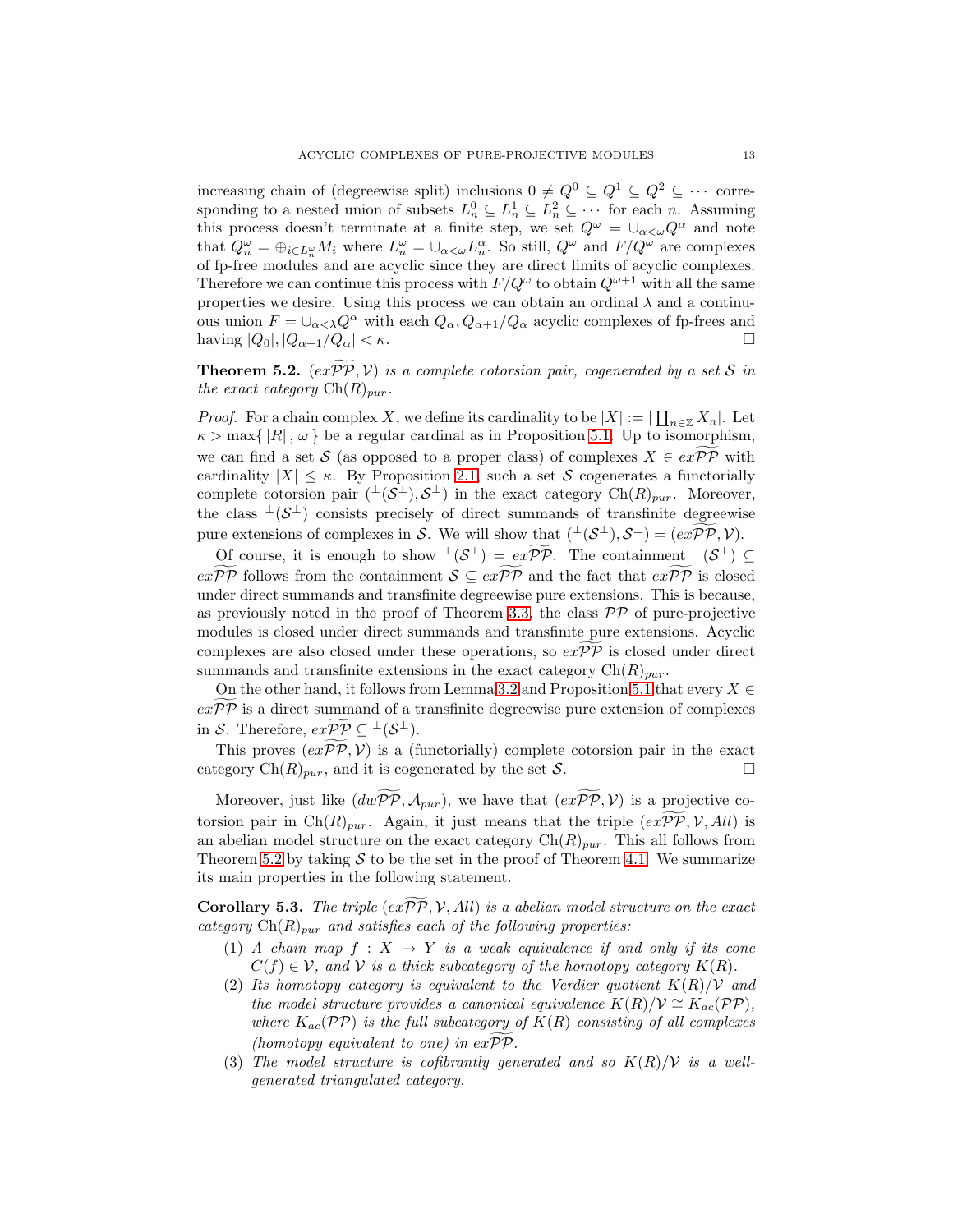In fact, we will show in Theorem [6.5](#page-14-1) that the triangulated category  $K(R)/V \cong$  $K_{ac}(\mathcal{PP})$  is compactly generated.

# <span id="page-13-0"></span>6. DG-pure-projectives, recollement, and compact generation

The cofibrant objects in the standard model structure on  $\text{Ch}(R)$  for the usual derived category,  $\mathcal{D}(R)$ , are the DG-projective complexes. Recall that a chain complex  $P$  is called  $DG\text{-}projective$  if each  $P_n$  is a projective  $R\text{-module}$  and if any chain map  $P \to E$ , to any exact complex E, is null homotopic. In the same way we make the following definition.

**Definition 6.1.** A chain complex P is called  $DG-pure-projective$  if each  $P_n$  is a pure-projective R-module and if any chain map  $P \to E$ , to any exact complex E, is null homotopic.

Clearly any DG-projective complex is DG-pure-projective. We note that the DG-projective complexes are precisely the K-projective complexes (in the sense of Spaltenstein [\[Spa88\]](#page-17-0)) having projective components. In the same way we have the following.

<span id="page-13-2"></span>Lemma 6.2. *A chain complex* P *is DG-pure-projective if and only if it is K*projective and each component  $P_n$  is a pure-projective module.

*Proof.* The definition of DG-pure-projective is equivalent to the statement that each  $P_n$  is a pure-projective and  $Hom(P, E)$  is acyclic for all exact complexes E. This is equivalent to saying each  $P_n$  is pure-projective and the morphism set  $K(R)(P, E)$  = 0 for all exact complexes  $E$ . This means  $P$  is K-projective, by definition.

Recall that  $\{S^n(R)\}$  cogenerates the usual projective model structure on  $\text{Ch}(R)$ , where the cofibrant objects are the DG-projectives. (See [\[Hov02,](#page-16-6) Example 3.3].) The next theorem is essentially constructing the same model structure, except it is abelian with respect to the exact category  $\text{Ch}(R)_{pur}$ .

<span id="page-13-1"></span>**Proposition 6.3.** Let  $\mathcal E$  denote the class of all exact (acyclic) chain complexes, *and let* C *denote the class of all DG-pure-projective complexes. Then*  $(C, \mathcal{E})$  *is a complete cotorsion pair in the exact category*  $\text{Ch}(R)_{pur}$ *.* 

*This cotorsion pair is cogenerated by the set*  $S = \{S^n(R)\}\$ in Ch $(R)_{pur}$ . Con*sequently, each DG-pure-projective complex is a direct summand of a transfinite degreewise pure extension of complexes in*  $S \cup \{D^n(M_i)\}\$ *, where*  $\{M_i\}$  *is some representative set of all the isomorphism classes of finitely presented* R*-modules.*

*Proof.* By Proposition [2.1,](#page-4-1) the set  $S = \{S^n(R)\}\$  cogenerates a functorially complete cotorsion pair  $({}^{\perp}(\mathcal{S}^{\perp}), \mathcal{S}^{\perp})$  in the exact category  $Ch(R)_{pur}$ . Moreover, the class  $\perp(S^{\perp})$  consists precisely of direct summands of transfinite degreewise pure extensions of complexes in  $S \cup \{D^n(M_i)\}\$ , where  $\{M_i\}$  is some representative set of all the isomorphism classes of finitely presented R-modules. We will show that  $({}^{\perp}(\mathcal{S}^{\perp}), \mathcal{S}^{\perp}) = (\mathcal{C}, \mathcal{E}).$ 

First note that  $X \in \mathcal{S}^{\perp}$  if and only if for all integers n we have

$$
0 = \text{Ext}^1_{pur}(S^n(R), X) = \text{Ext}^1_{dw}(S^n(R), X) \cong H_{n-1} \text{Hom}_R(R, X) \cong H_{n-1} X
$$

and so  $S^{\perp} = \mathcal{E}$ .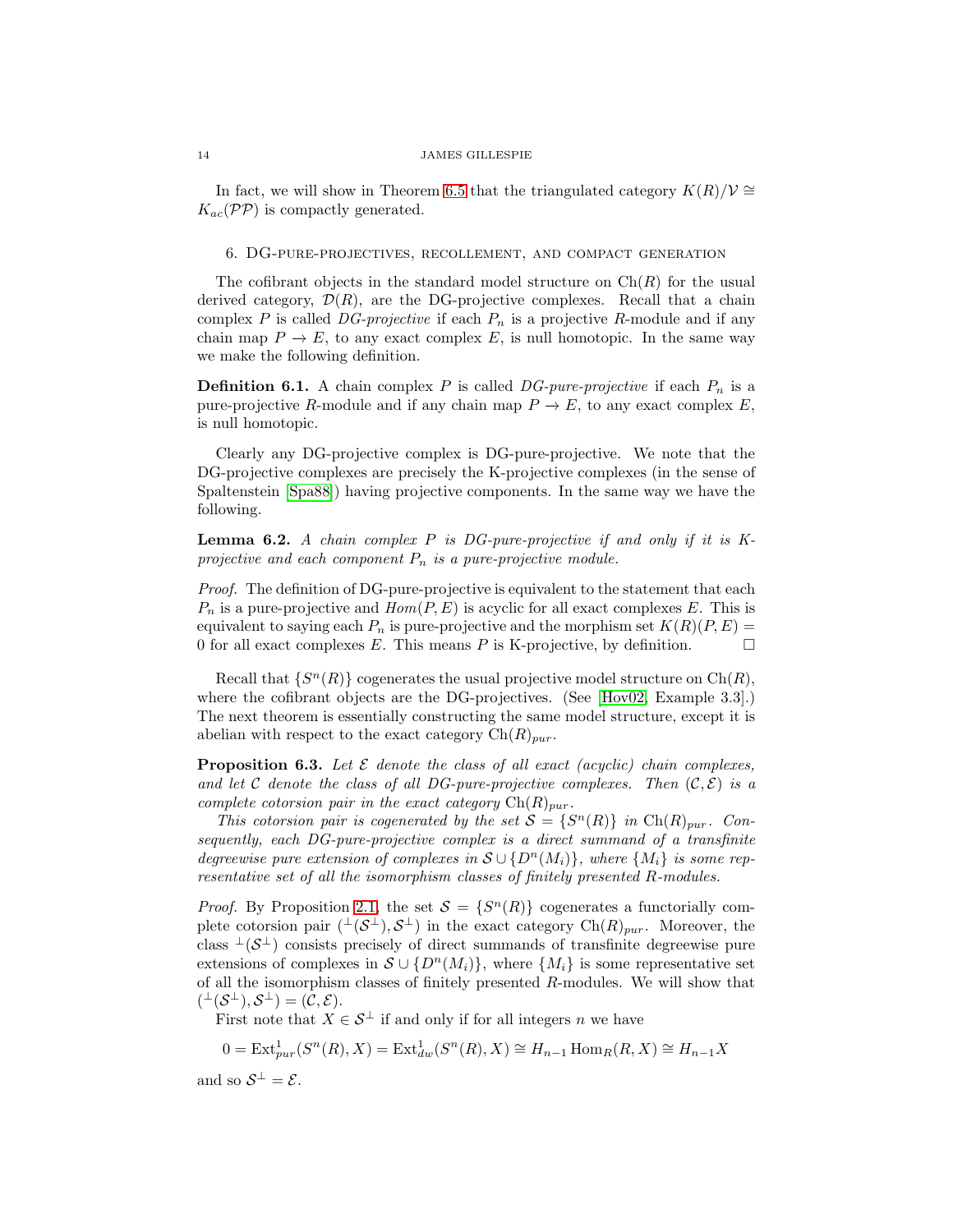It is left to see why  $\pm \mathcal{E} = \mathcal{C}$ . Note first that X is a complex of pure-projectives if and only if for any module  $M$  we have

$$
0 = \text{Ext}^1_{\mathcal{P}ur}(X_n, M) \cong \text{Ext}^1_{pur}(X, D^{n+1}(M))
$$

where the isomorphism holds by [\[Gil16a,](#page-16-8) Lemma 4.2(2)]. Since any disk  $D^{n+1}(M)$ is in the class  $\mathcal{E}$ , and since  $\mathcal{E}$  is closed under suspensions we conclude that  $\perp \mathcal{E}$ consists precisely of the complexes of pure-projectives satisfying  $\text{Ext}^1_{pur}(X, \Sigma^n E)$  $\text{Ext}^1_{dw}(X,\Sigma^n E) = 0$  for each n and  $E \in \mathcal{E}$ . But by a standard fact, for example see [\[Gil16a,](#page-16-8) Lemma 4.3], it is equivalent to state that  $X$  is a complex of pureprojectives for which  $H_n[Hom(X, E)] = 0$  for all exact complexes E. This proves  $\perp \mathcal{E} = \mathcal{C}$ .  $\bot \mathcal{E} = \mathcal{C}.$ 

Again, we have that  $(C, \mathcal{E})$  is a projective cotorsion pair in  $Ch(R)_{pur}$ . This all fol-lows from Theorem [4.1](#page-8-0) by taking  $S$  to be the set in the statement of Proposition [6.3.](#page-13-1) We summarize its main properties in the following statement.

<span id="page-14-0"></span>Corollary 6.4. *Let* E *denote the class of all exact chain complexes, and let* C *denote the class of all DG-pure-projective complexes. The triple*  $(C, \mathcal{E}, All)$  *is an abelian model structure on the exact category*  $\text{Ch}(R)_{pur}$  *and satisfies each of the following properties:*

- (1) Its homotopy category recovers  $\mathcal{D}(R) := K(R)/\mathcal{E}$ , the usual derived category *of* R*.*
- (2) *The model structure is finitely generated in the sense of* [\[Hov99,](#page-16-19) Section 7.4]*.*
- (3) *In the case that* R *is commutative, the model structure is monoidal with respect to the usual tensor product of chain complexes.*

*Proof.* Let R be commutative and let us just comment on why the monoidal criteria of Theorem [4.1](#page-8-0) is satisfied. It is only required to show that  $X \otimes_R Y \in \mathcal{C}$  whenever  $X, Y \in \mathcal{C}$ . Certainly,  $X \otimes_R Y$  is a complex of pure-projectives as shown in the proof of Corollary [4.2.](#page-10-0) So by Lemma [6.2](#page-13-2) it only remains to show that  $X \otimes_R Y$ is a K-projective complex. But it is standard that K-projectives are closed under tensor products. For examples, it follows from the enriched adjoint associativity isomorphism:  $Hom(X \otimes_R Y, E) \cong Hom(X, Hom(Y, E)).$ 

Returning to the notation of Section [5,](#page-11-0) recall that we have set  $\mathcal{V} = e x \widetilde{\mathcal{P} \mathcal{P}}^{\perp}$ , where  $e^{i\theta}P\overline{P}$  denotes the class of all acyclic complexes of pure-projective R-modules. Then  $V$  is the thick subcategory of  $K(R)$  consisting of the K-absolutely pure complexes to appear in [\[EK22\]](#page-16-5). The Verdier quotient satisfies  $K(R)/V \cong K_{ac}(PP)$ , where  $K_{ac}(\mathcal{PP})$  is the homotopy category of all acyclic complexes of pure-projectives.

<span id="page-14-1"></span>Theorem 6.5. *We have a recollement of triangulated categories*

 $K(R)/\mathcal{V} \xrightarrow{\longleftarrow} \mathcal{D}_{pur}(R) \xrightarrow{\longleftarrow} \mathcal{D}(R)$ o

*which when restricting the first two categories to cofibrant objects becomes*

$$
K_{ac}(\mathcal{PP}) \xrightarrow{\longleftarrow} K(\mathcal{PP}) \xrightarrow{\longleftarrow} \mathcal{D}(R).
$$

*In particular, the Verdier quotient*  $K(R)/V \cong K_{ac}(PP)$  *is compactly generated.* 

*Proof.* The recollement follows from [\[Gil16b,](#page-16-7) Theorem 4.7] or [\[Gil16c,](#page-16-21) Theorem 3.5]: For we have three projective cotorsion pairs

$$
\mathfrak{M}_1 = (dw \widetilde{\mathcal{PP}}, \mathcal{A}_{pur}), \quad \mathfrak{M}_2 = (ex \widetilde{\mathcal{PP}}, \mathcal{V}), \quad \mathfrak{M}_3 = (\mathcal{C}, \mathcal{E}),
$$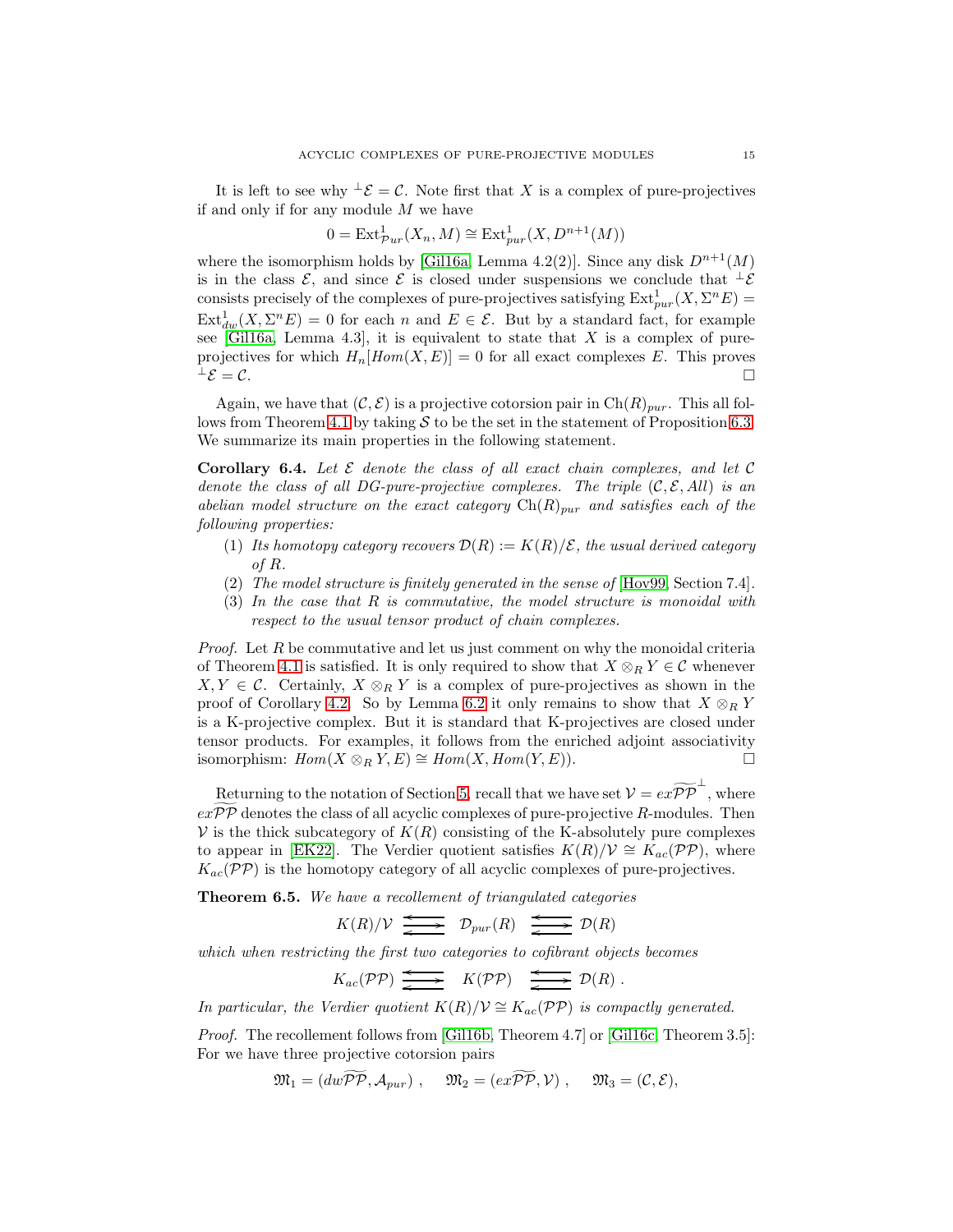coming respectively from Corollary [4.2,](#page-10-0) Corollary [5.3,](#page-12-1) and Corollary [6.4.](#page-14-0) They satisfy the hypotheses of [\[Gil16c,](#page-16-21) Theorem 3.5] so we have a recollement.

Let us show that  $K(R)/V \cong K_{ac}(\mathcal{PP})$  is compactly generated. As we have already pointed out, the pure derived category  $\mathcal{D}_{pur}(R)$ , and the usual derived category  $\mathcal{D}(R)$ , are compactly generated. It follows that Ho( $\mathfrak{M}_2$ ) ≅  $K(R)/\mathcal{V}$  ≅  $K_{ac}(\mathcal{PP})$  is compactly generated too. Indeed the inclusion  $I: K_{ac}(\mathcal{PP}) \to K(\mathcal{PP})$ has both a left and a right adjoint, I clearly preserves coproducts, and  $K(\mathcal{PP})$  is compactly generated (being equivalent to  $\mathcal{D}_{pur}(R)$ ). Now it is an exercise to check that the left adjoint of I carries a set of compact weak generators for  $K(\mathcal{PP})$  to a set of compact weak generators for  $K_{ac}(\mathcal{PP})$ .

**Remark 6.6.** We can find an explicit set of compact weak generators for  $K_{ac}(\mathcal{PP})$ as follows. Let  $\mathcal{T} = \{S^n(M_i)\}\$ be the set of all spheres on any set  $\{M_i\}$  of isomorphic representatives for the class of all finitely presented R-modules. By Corollary [4.2,](#page-10-0)  $\mathcal T$ is a set of compact week generators for  $K(\mathcal{PP})$ . Then [\[Gil16c,](#page-16-21) Theorem 3.5] shows that the left adjoint of the inclusion  $I: K_{ac}(\mathcal{PP}) \to K(\mathcal{PP})$  is obtained by taking a special *E*-preenvelope using enough injectives of the cotorsion pair  $\mathfrak{M}_3 = (\mathcal{C}, \mathcal{E})$ . In more detail, the image of any  $S^n(M_i) \in \{S^n(M_i)\}\$ under the left adjoint  $\lambda$ , is obtained by way of a short exact sequence in  $\text{Ch}(R)_{pur}$ 

$$
0 \to S^n(M_i) \to E \to C \to 0
$$

where E is exact and C is DG-pure-projective. Note then that E is a (degreewise pure) extension of two complexes in  $dw\widetilde{\mathcal{PP}}$ , and hence  $E \in \mathcal{E} \cap dw\widetilde{\mathcal{PP}} = ex\widetilde{\mathcal{PP}}$ . Denoting such a complex E by  $\lambda(S^n(M_i))$ , then we have that  $\{\lambda(S^n(M_i))\}$  is a set of compact weak generators for  $K_{ac}(\mathcal{PP})$ .

6.1. The K-absolutely pure model structure for the derived category. We end by noting that the class  $V$  of K-absolutely pure compexes are the fibrant objects of an abelian model structure for  $\mathcal{D}(R)$ , the usual derived catgory of R. The class  $dwPP$  of all complexes of pure-projectives are the cofibrant objects.

<span id="page-15-0"></span>Theorem 6.7. *Let* R *be any ring and* D(R) *denote its derived category. There is a cofibrantly generated abelian model structure on the exact category*  $Ch(R)_{pur}$ *represented by the Hovey triple*

$$
\mathfrak{M}_{\mathrm{der}}^{K\text{-}abs}=(dw\widetilde{\mathcal{PP}},\mathcal{E},\mathcal{V}).
$$

*We have triangulated category equivalences*

$$
\mathcal{D}(R) \cong \text{Ho}(\mathfrak{M}_{\text{der}}^{K\text{-}abs}) \cong K(\mathcal{PP}) \cap \mathcal{V},
$$

*that is,* D(R) *is equivalent to the chain homotopy category of all K-absolutely pure complexes with pure-projective components.*

*Proof.* Putting together what we have already shown in Theorems [3.3](#page-6-0) and [5.2,](#page-12-0) the proof is routine. We have  $dwPP \cap \mathcal{E} = exPP$  which is left orthogonal to V. We only need need to confirm that  $\mathcal{E} \cap \mathcal{V} = \mathcal{A}_{pur}$  is the class of all pure acyclic complexes. Clearly  $\mathcal{E} \cap \mathcal{V} \supseteq \mathcal{A}_{pur}$ . To show  $\mathcal{E} \cap \mathcal{V} \subseteq \mathcal{A}_{pur}$ , let  $X \in \mathcal{E} \cap \mathcal{V}$ , and use completeness of the cotorsion pair  $(d\tilde{\omega P\tilde{P}}, A_{pur})$  to write a (degreewise pure) short exact sequence

$$
0 \to X \to A \to P \to 0
$$

where  $A \in \mathcal{A}_{pur}$  and  $P \in dw\overline{PP}$ . It is easy to argue that the short exact sequence must split, forcing X to be a direct summand of A, and so is itself pure acyclic.  $\Box$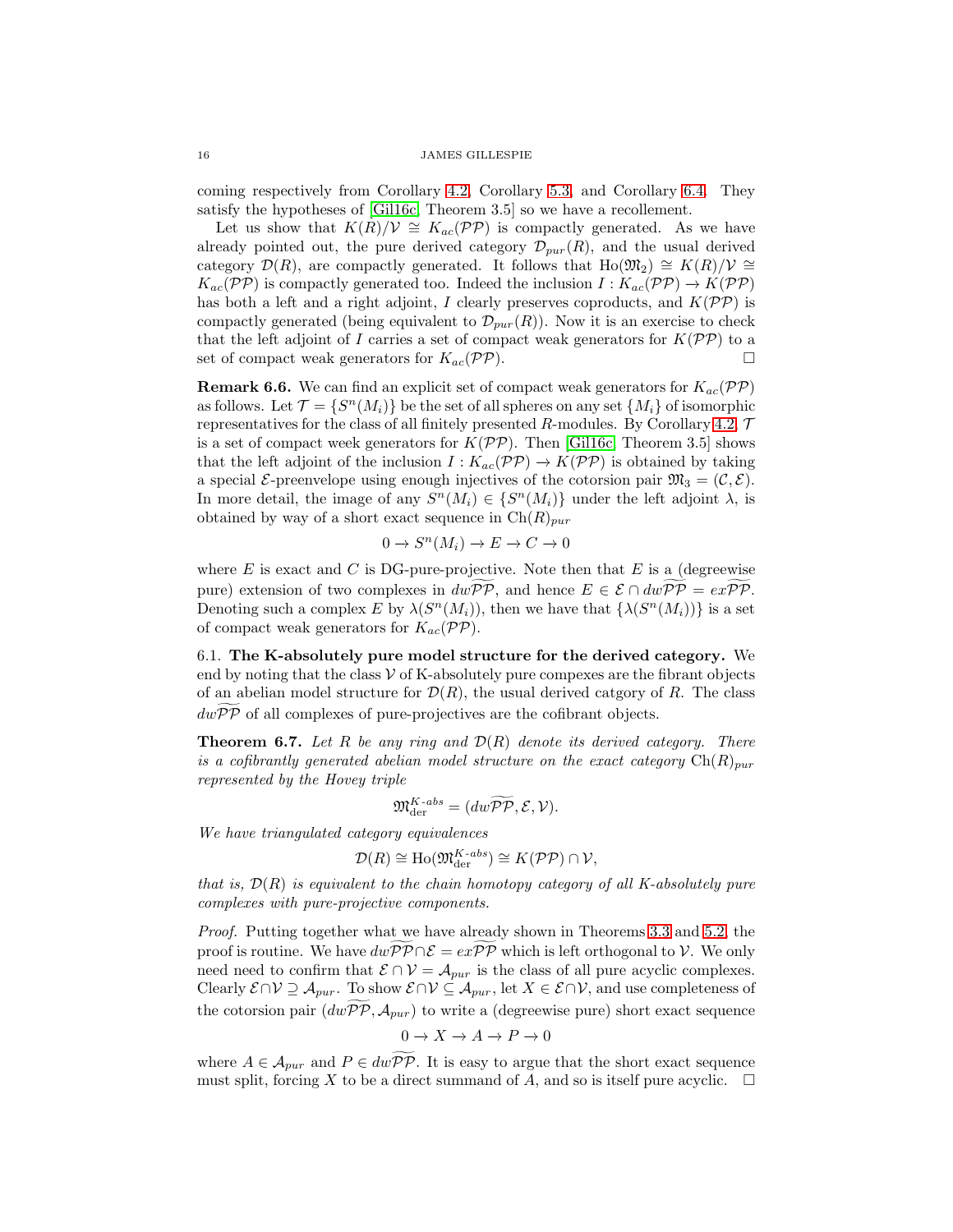### Acknowledgements

Upon completing this work, the author learned of the independent work of Ioannis Emmanouil and his student Ilias Kaperonis [\[EK22\]](#page-16-5). The author thanks Emmanouil and Kaperonis for sharing their preliminary work on K-absolutely pure complexes which will appear in a forthcoming preprint [\[EK22\]](#page-16-5). Their article is a must read and complements the present article.

### **REFERENCES**

- <span id="page-16-10"></span>[Bec14] H. Becker, Models for singularity categories, Adv. Math. vol. 254, 2014, pp. 187–232.
- <span id="page-16-4"></span>[BGH14] Daniel Bravo, James Gillespie and Mark Hovey, The stable module category of a general  $rina.$  preprint,  $arXiv:1405.5768$ .
- [Büh10] T. Bühler, *Exact Categories*, Expo. Math. vol. 28, no. 1, 2010, pp. 1–69.
- <span id="page-16-13"></span>[CFH] Lars Winther Christensen, Hans-Bjørn Foxby, and Henrik Holm, Derived Category Methods in Commutative Algebra, textbook draft in progress: https://www.math.ttu.edu/ lchriste/book.html.
- [CH02] J. Daniel Christensen and Mark Hovey, Quillen model structures for relative homological algebra, Math. Proc. Camb. Phil. Soc. vol. 133, 2002, pp. 261–293.
- <span id="page-16-2"></span>[Emm16] Ioannis Emmanouil, On pure acyclic complexes, J. Algebra vol. 465, 2016, pp. 190–213.
- <span id="page-16-3"></span>[Emm19] Ioannis Emmanouil, On the relation between K-flatness and K-projectivity, J. Algebra vol. 517, 2019, pp. 320–335.
- <span id="page-16-1"></span>[Emm21] Ioannis Emmanouil, K-flatness and orthogonality in homotopy categories, 2021 preprint at http://users.uoa.gr/∼[emmanoui/research.html.](http://users.uoa.gr/~emmanoui/research.html)
- <span id="page-16-5"></span>[EK22] Ioannis Emmanouil and Ilias Kaperonis, On K-absolutely pure complexes, 2022, inprogress work, private communication.
- <span id="page-16-14"></span>[EJ00] E. Enochs and O. Jenda, Relative homological algebra, de Gruyter Expositions in Mathematics vol. 30, Walter de Gruyter, New York, 2000.
- <span id="page-16-12"></span>[GR99] J. R. García-Rozas, Covers and envelopes in the category of complexes of modules, Research Notes in Mathematics no. 407, Chapman & Hall/CRC, Boca Raton, FL, 1999.
- <span id="page-16-18"></span>[Gil04] James Gillespie, The flat model structure on  $Ch(R)$ , Trans. Amer. Math. Soc. vol. 356, no. 8, 2004, pp. 3369–3390.
- [Gil11] James Gillespie, Model structures on exact categories, Journal of Pure and Applied Algebra, vol. 215, no. 12, 2011, pp. 2892–2902.
- <span id="page-16-8"></span>[Gil16a] James Gillespie, The derived category with respect to a generator, Ann. Mat. Pura Appl. (4) vol. 195, no. 2, 2016, pp. 371–402.
- <span id="page-16-7"></span>[Gil16b] James Gillespie, Gorenstein complexes and recollements from cotorsion pairs, Adv. Math. vol. 291, 2016, pp. 859–911.
- <span id="page-16-21"></span>[Gil16c] James Gillespie, Exact model structures and recollements, Journal of Algebra vol. 458, 2016, pp.265–306.
- <span id="page-16-16"></span>[Gil16d] James Gillespie, Hereditary abelian model categories, Bulletin of the London Mathematical Society vol. 48, no. 6, 2016, pp.895–922.
- <span id="page-16-20"></span>[Gil17] James Gillespie, On the homotopy category of AC-injective complexes, Front. Math. China vol. 12, no. 1, 2017, pp. 97–115.
- <span id="page-16-0"></span>[Gil21] James Gillespie, K-flat complexes and derived categories, [arXiv:2107.13042](http://arxiv.org/abs/2107.13042)
- <span id="page-16-15"></span>[GT06] Rüdiger Göbel and Jan Trlifaj, Approximations and Endomorphism Algebras of Modules, de Gruyter Expositions in Mathematics, vol. 41, Walter de Gruyter & Co., Berlin, 2006.
- <span id="page-16-11"></span>[HJ07] Henrik Holm and Peter Jørgensen, Compactly generated homotopy categories, Homology, Homotopy Appl. vol. 9, no. 1, 2007, pp. 257–274.
- <span id="page-16-19"></span>[Hov99] Mark Hovey, Model categories, Mathematical Surveys and Monographs vol. 63, American Mathematical Society, 1999.
- <span id="page-16-6"></span>[Hov02] Mark Hovey, Cotorsion pairs, model category structures, and representation theory, Mathematische Zeitschrift, vol. 241, 553-592, 2002.
- <span id="page-16-9"></span>[Jør05] Peter Jørgensen, The homotopy category of complexes of projective modules, Adv. Math. vol. 193, no. 1, 2005, pp. 223–232.
- <span id="page-16-17"></span>[Kel90] B. Keller, Chain complexes and stable categories, Manuscripta Math. vol. 67, no. 4, 1990, pp. 379–417.